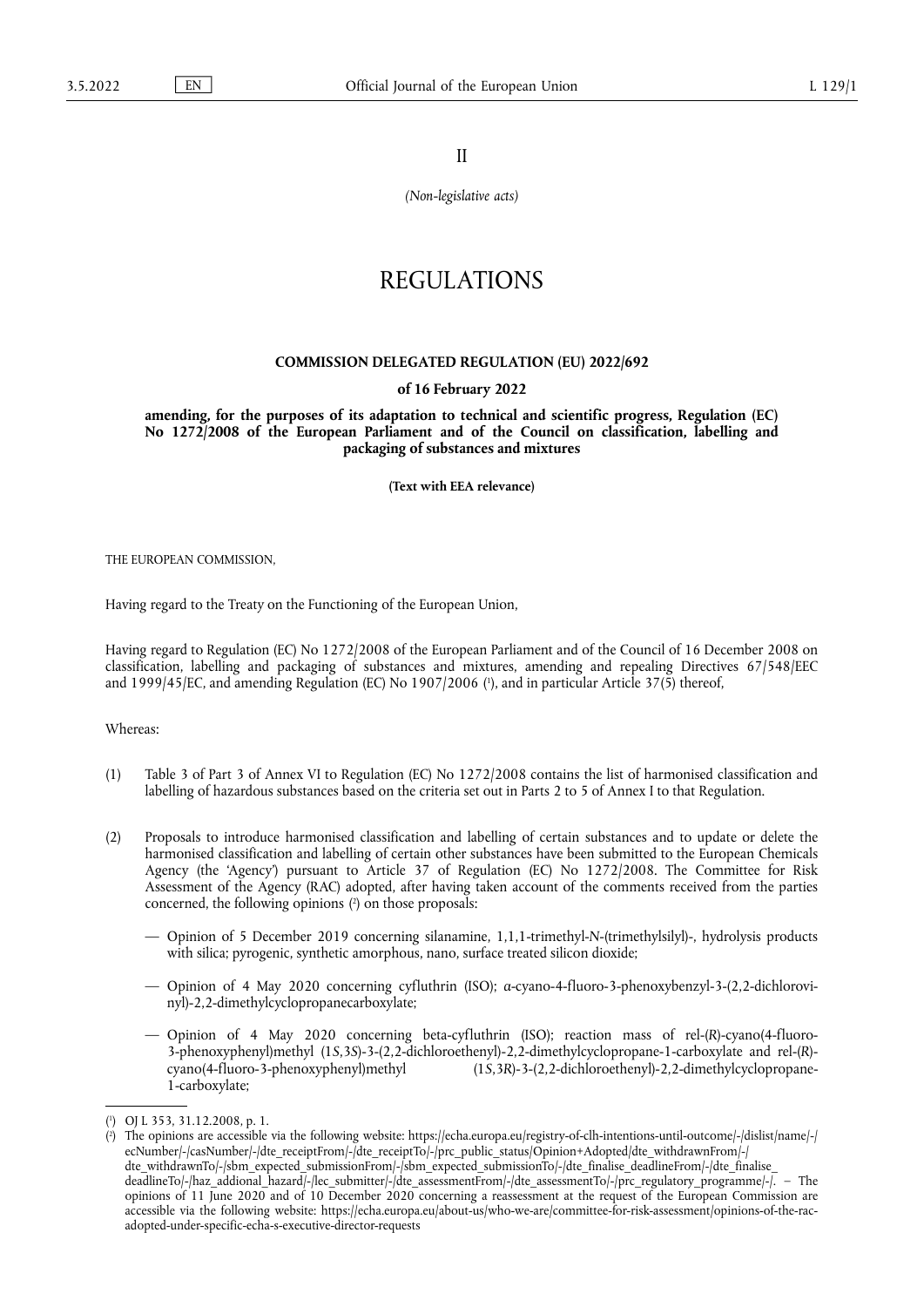- Opinion of 4 May 2020 concerning acetamiprid (ISO); (1*E*)-*N*-[(6-chloropyridin-3-yl)methyl]-*N*'-cyano-*N*methylethanimidamide; (*E*)-*N*1-[(6-chloro-3-pyridyl)methyl]-*N*2-cyano-*N*1-methylacetamidine;
- Opinion of 11 June 2020 concerning tellurium;
- Opinion of 11 June 2020 concerning tellurium dioxide;
- Opinion of 11 June 2020 concerning 2,2-dimethylpropan-1-ol, tribromo derivative; 3-bromo-2,2-bis (bromomethyl)propan-1-ol;
- Opinion of 11 June 2020 concerning piperonyl butoxide (ISO); 2-(2-butoxyethoxy)ethyl 6-propylpiperonyl ether;
- Opinion of 11 June 2020 concerning benzophenone;
- Opinion of 11 June 2020 concerning exo-1,7,7-trimethylbicyclo[2.2.1]hept-2-yl acrylate; isobornyl acrylate;
- Opinion of 11 June 2020 concerning daminozide (ISO); 4-(2,2-dimethylhydrazino)-4-oxobutanoic acid; *N*dimethylaminosuccinamic acid;
- Opinion of 11 June 2020 concerning clofentezine (ISO); 3,6-bis(o-chlorophenyl)-1,2,4,5-tetrazine;
- Opinion of 11 June 2020 concerning fluopicolide (ISO); 2,6-dichloro-*N*-[3-chloro-5-(trifluoromethyl)- 2-pyridylmethyl]benzamide;
- Opinion of 11 June 2020 concerning trichlorosilane;
- Opinion of 11 June 2020 concerning 2-ethylhexanoic acid and its salts;
- Opinion of 11 June 2020 concerning a reassessment at the request of the European Commission of the developmental toxicity of N-carboxymethyliminobis (ethylenenitrilo)tetra(acetic acid) (DTPA) and its pentasodium and pentapotassium salts
- Opinion of 17 September 2020 concerning dibutyltin bis(2-ethylhexanoate);
- Opinion of 17 September 2020 concerning dibutyltin di(acetate);
- Opinion of 17 September 2020 concerning barium diboron tetraoxide;
- Opinion of 17 September 2020 concerning quinoclamine (ISO); 2-amino-3-chloro-1,4-naphthoquinone;
- Opinion of 17 September 2020 concerning 4,4'-oxydi(benzenesulphonohydrazide);
- Opinion of 17 September 2020 toluene-4-sulphonohydrazide;
- Opinion of 17 September 2020 concerning theophylline; 1,3-dimethyl-3,7-dihydro-1*H*-purine-2,6-dione;
- Opinion of 17 September 2020 concerning 1,3-bis(1-isocyanato-1-methylethyl)benzene; [*m*-TMXDI];
- Opinion of 17 September 2020 concerning Bis(isocyanatomethyl)benzene; [*m*-XDI];
- Opinion of 17 September 2020 concerning 2,4,6-triisopropyl-*m*-phenylene diisocyanate;
- Opinion of 17 September 2020 concerning *N*-(2-nitrophenyl)phosphoric triamide;
- Opinion of 17 September 2020 concerning cumene;
- Opinion of 17 September 2020 concerning 2-ethyl-2-[[(1-oxoallyl)oxy]methyl]-1,3-propanediyl diacrylate; 2,2-bis(acryloyloxymethyl)butyl acrylate;trimethylolpropane triacrylate;
- Opinion of 17 September 2020 concerning 1,5-naphthylene diisocyanate [containing < 0,1 % (w/w) of particles with an aerodynamic diameter of below 50 μm];
- Opinion of 17 September 2020 concerning 1,5-naphthylene diisocyanate [containing  $\geq 0.1$  % (w/w) of particles with an aerodynamic diameter of below 50 μm];
- Opinion of 8 October 2020 concerning ammonium bromide;
- Opinion of 8 October 2020 concerning 2,4,6-tri-tert-butylphenol;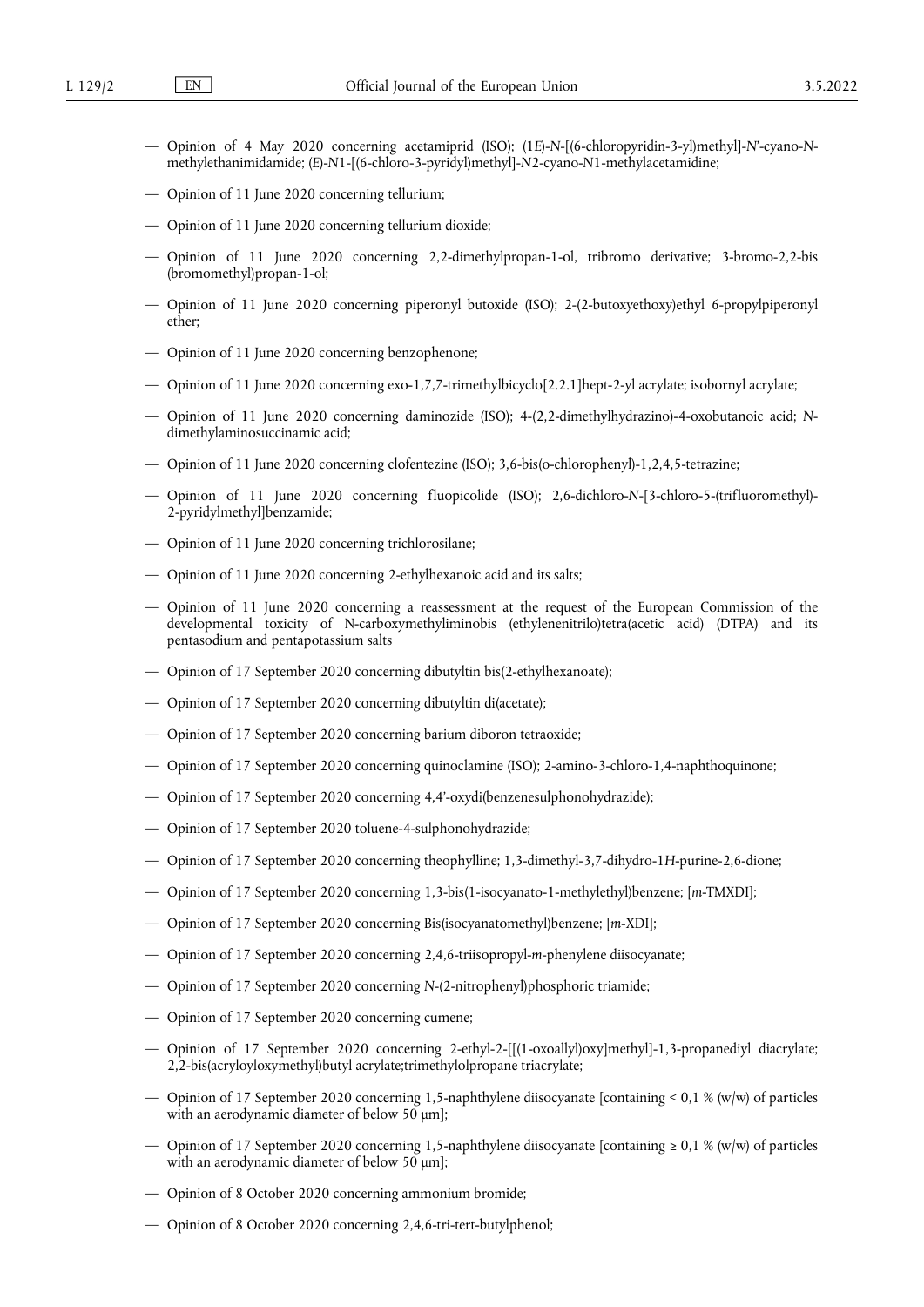- Opinion of 8 October 2020 concerning pyridalyl (ISO); 2,6-dichloro-4-(3,3-dichloroallyloxy)phenyl 3-[5-(trifluoromethyl)-2-pyridyloxy]propyl ether;
- Opinion of 8 October 2020 concerning pyridine-2-thiol 1-oxide, sodium salt; pyrithione sodium; sodium pyrithione;
- Opinion of 8 October 2020 concerning *N*-(5-chloro-2-isopropylbenzyl)-*N*-cyclopropyl-3-(difluoromethyl)- 5-fluoro-1-methyl-1*H*-pyrazole-4-carboxamide; isoflucypram;
- Opinion of 8 October 2020 concerning 2-(2-methoxyethoxy)ethanol; diethylene glycol monomethyl ether;
- Opinion of 8 October 2020 concerning 4,4'-isopropylidenediphenol; bisphenol A;
- Opinion of 8 October 2020 concerning pendimethalin (ISO); *N*-(1-ethylpropyl)-2,6-dinitro-3,4-xylidene;
- Opinion of 8 October 2020 concerning dimoxystrobin (ISO); (2*E*)-2-{2-[(2,5-dimethylphenoxy)methyl]phenyl}- 2-(methoxyimino)-N-methylacetamide; (*E*)-2-(methoxyimino)-*N*-methyl-2-[*α*-(2,5-xylyloxy)-*o*-tolyl]acetamide;
- Opinion of 10 December 2020 concerning 4,4'-sulphonyldiphenol; bisphenol S;
- Opinion of 10 December 2020 2-[*N*-ethyl-4-[(5-nitrothiazol-2-yl)azo]-m-toluidino]ethyl acetate; C.I. Disperse Blue 124;
- Opinion of 10 December 2020 concerning perfluoroheptanoic acid; tridecafluoroheptanoic acid;
- Opinion of 10 December 2020 concerning methyl *N*-(isopropoxycarbonyl)-*L*-valyl-(3*RS*)-3-(4-chlorophenyl)-*β*alaninate; valifenalate;
- Opinion of 10 December 2020 concerning 6-[C12-18-alkyl-(branched, unsaturated)-2,5-dioxopyrrolidin-1-yl] hexanoic acid, sodium and tris(2-hydroxyethyl)ammonium salts;
- Opinion of 10 December 2020 concerning 6-[(C10-C13)-alkyl-(branched, unsaturated)-2,5-dioxopyrrolidin-1-yl]hexanoic acid;
- Opinion of 10 December 2020 concerning 6-[C12-18-alkyl-(branched, unsaturated)-2,5-dioxopyrrolidin-1-yl] hexanoic acid;
- Opinion of 10 December 2020 concerning 1,3,5-triazine-2,4,6-triamine; Melamine;
- Opinion of 10 December 2020 concerning reaction mass of 3-(difluoromethyl)-1-methyl-*N* [(1*RS*,4*SR*,9*RS*)-1,2,3,4-tetrahydro-9-isopropyl-1,4-methanonaphthalen-5-yl]pyrazole-4-carboxamide and 3-(difluoromethyl)-1-methyl-*N*-[(1*RS*,4*SR*,9*SR*)-1,2,3,4-tetrahydro-9-isopropyl-1,4-methanonaphthalen-5-yl]pyrazole-4-carboxamide [ $\geq 78$  % syn isomers  $\leq 15$  % anti isomers relative content]; isopyrazam;
- Opinion of 10 December 2020 concerning Margosa, ext. [from the kernels of Azadirachta indica extracted with water and further processed with organic solvents];
- Opinion of 10 December 2020 concerning divanadium pentaoxide; vanadium pentoxide;
- Opinion of 10 December 2020 concerning bentazone (ISO); 3-isopropyl-2,1,3-benzothiadiazine-4-one-2,2-dioxide;
- Opinion of 10 December 2020 concerning a reassessment at the request of the European Commission of the new information on acute inhalation toxicity of 2-butoxyethanol; ethylene glycol monobutyl ether (EGBE)
- (3) Additional information was received contesting the scientific assessment set out in the RAC opinions of 11 June 2020 concerning 2-ethylhexanoic acid and its salts; of 11 June 2020 concerning a reassessment at the request of the European Commission of the developmental toxicity of N-carboxymethyliminobis (ethylenenitrilo)tetra(acetic acid) (DTPA) and its pentasodium and pentapotassium salts; of 8 October 2020 concerning ammonium bromide; of 10 December 2020 concerning divanadium pentaoxide; of 10 December 2020 concerning a reassessment at the request of the European Commission of the new information on acute inhalation toxicity of 2-butoxyethanol; ethylene glycol monobutyl ether (EGBE); and of 10 December 2020 concerning melamine.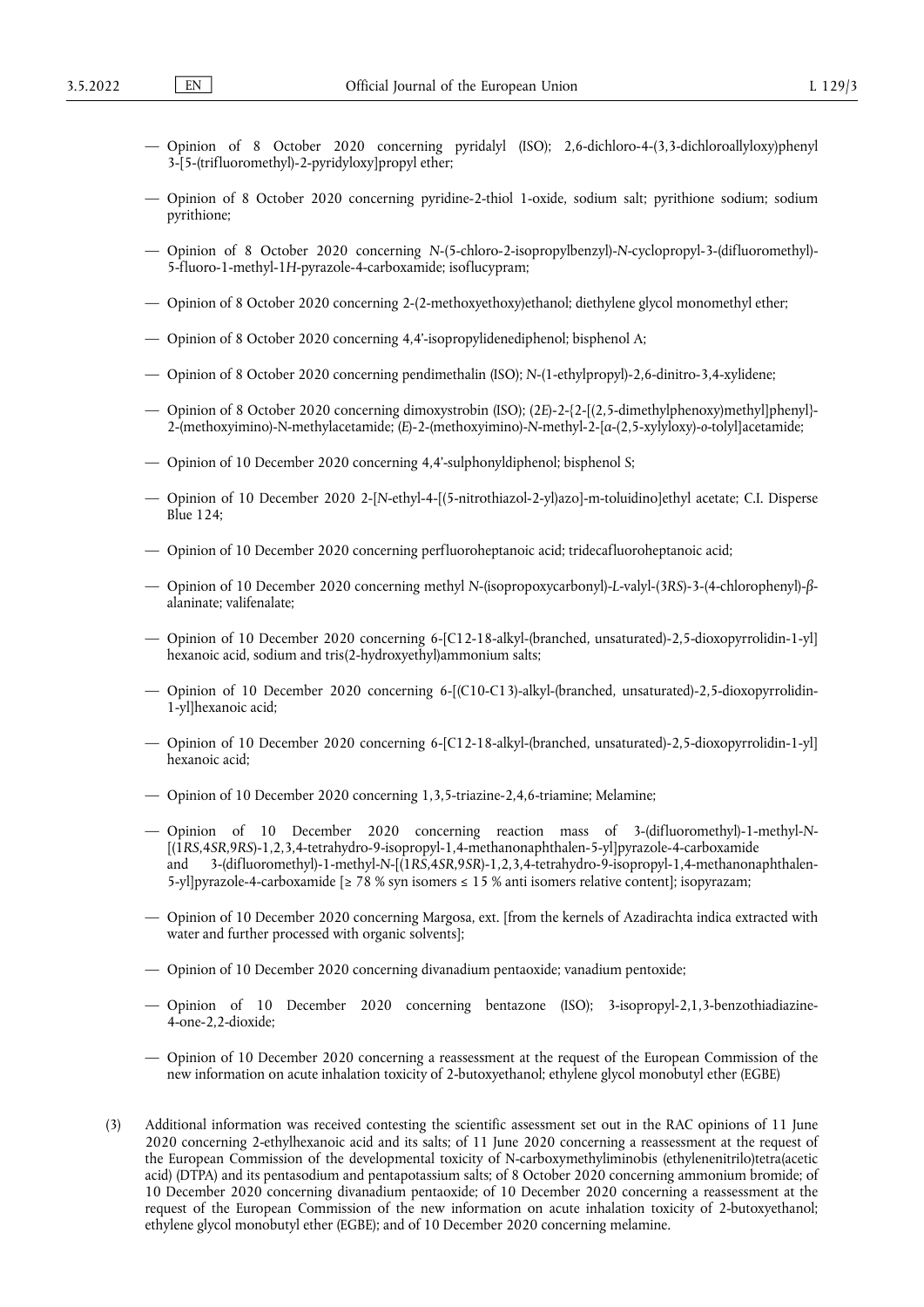- (4) This additional information was assessed by the Commission and was not found sufficient to cast doubts on the scientific analysis contained in the RAC opinions. It is therefore appropriate to introduce, update or delete the harmonised classification and labelling of the substances concerned on the basis of the assessment made in those opinions.
- (5) Additional information pertaining to the acute inhalation toxicity of silanamine, 1,1,1-trimethyl-N-(trimethylsilyl)-, hydrolysis products with silica; pyrogenic, synthetic amorphous, nano, surface treated silicon dioxide was received after the RAC opinion was forwarded to the Commission. The classification of silanamine, 1,1,1-trimethyl-N- (trimethylsilyl)-, hydrolysis products with silica; pyrogenic, synthetic amorphous, nano, surface treated silicon dioxide as acute toxic by inhalation Cat. 2, recommended in the RAC opinion of 5 December 2019, should not be included in Annex VI to Regulation (EC) No 1272/2008, as the new scientific information was assessed by the Commission and was found to require further assessment by RAC. However, the classification of this substance as STOT RE 2, recommended in the RAC opinion of 5 December 2019, should be included in Annex VI to Regulation (EC) No 1272/2008, since no new information has been received that would require further assessment for that classification.
- (6) Regulation (EC) No 1272/2008 should therefore be amended accordingly.
- (7) Compliance with the new or updated harmonised classifications should not be required immediately as a certain period of time is necessary to allow suppliers to adapt the labelling and packaging of substances and mixtures to the new or updated classifications and to sell existing stocks subject to the pre-existing regulatory requirements. That period of time is also necessary to allow suppliers sufficient time to take the actions required to ensure continuing compliance with other legal requirements following the changes made under this Regulation. Suppliers should, however, have the possibility to apply the new or updated harmonised classifications, and to adapt the labelling and packaging accordingly, on a voluntary basis before the date of application of this Regulation, to ensure a high level of protection of human health and of the environment and to provide sufficient flexibility to suppliers,

HAS ADOPTED THIS REGULATION:

#### *Article 1*

#### **Amendments to Regulation (EC) No 1272/2008**

Annex VI to Regulation (EC) No 1272/2008 is amended as set out in the Annex to this Regulation.

### *Article 2*

#### **Entry into force and application**

This Regulation shall enter into force on the twentieth day following that of its publication in the *Official Journal of the European Union*.

It shall apply from 23 November 2023.

By way of derogation from the second paragraph of this Article, substances and mixtures may be classified, labelled and packaged in accordance with this Regulation from its date of entry into force.

This Regulation shall be binding in its entirety and directly applicable in all Member States.

Done at Brussels, 16 February 2022.

*For the Commission The President* Ursula VON DER LEYEN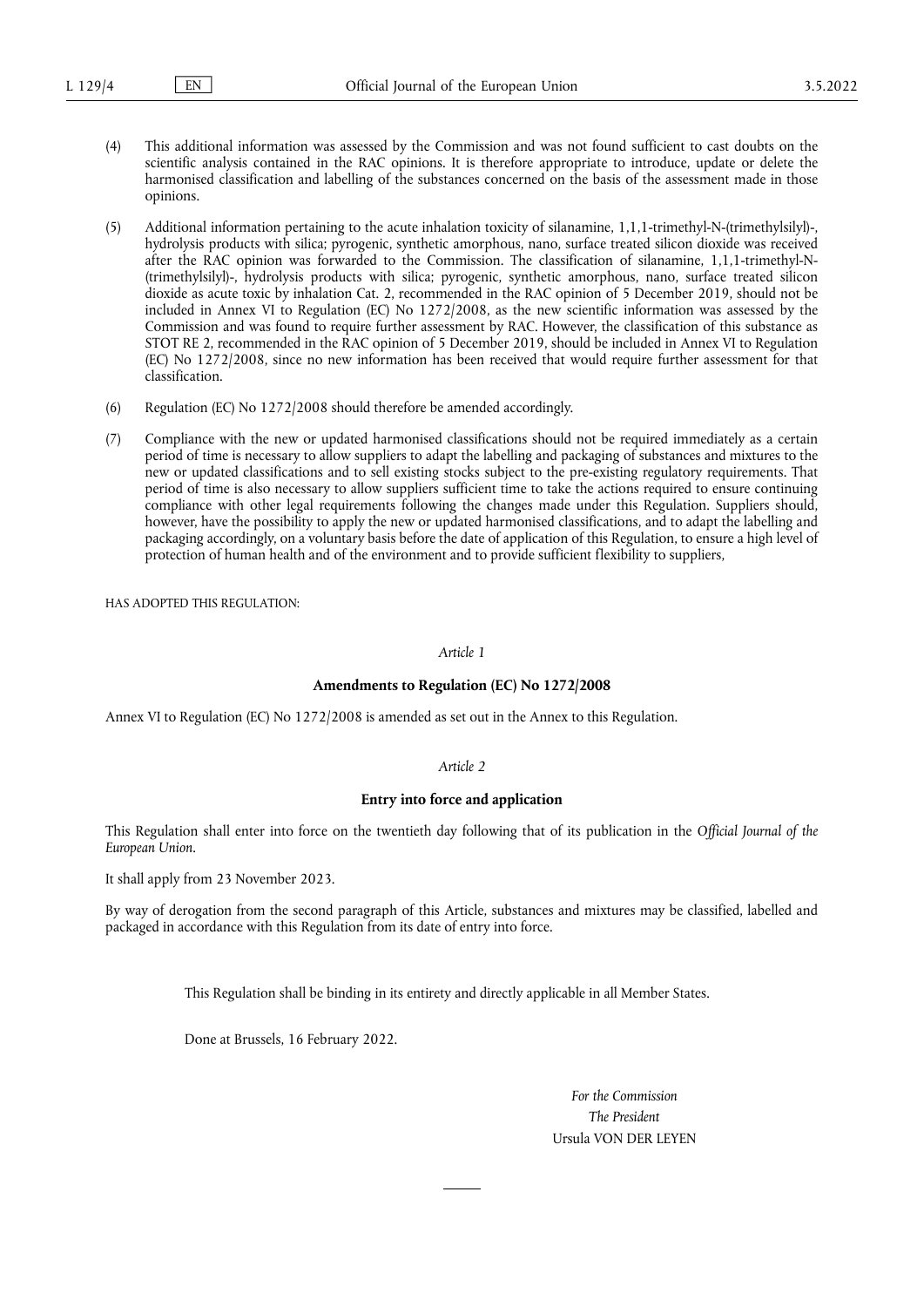Annex VI to Regulation (EC) No 1272/2008 is amended as follows:

# (1) in Part 3, Table 3 is amended as follows:

## (a) the following entries are inserted:

|                      |                                                                                                                                                                            |           |                 |                                                                    | Classification                                                    |                                      | Labelling                                                                    |                                          | Specific                              |              |
|----------------------|----------------------------------------------------------------------------------------------------------------------------------------------------------------------------|-----------|-----------------|--------------------------------------------------------------------|-------------------------------------------------------------------|--------------------------------------|------------------------------------------------------------------------------|------------------------------------------|---------------------------------------|--------------|
| Index No             | Chemical Name                                                                                                                                                              | EC No     | CAS No          | Hazard Class and<br>Category Code(s)                               | Hazard<br>statement<br>Code(s)                                    | Pictogram,<br>Signal Word<br>Code(s) | Hazard<br>statement<br>Code(s)                                               | Suppl.<br>Hazard<br>statement<br>Code(s) | Conc. Limits,<br>M-factors<br>and ATE | <b>Notes</b> |
| $014-052-00-7$       | silanamine,<br>1,1,1-trimethyl-N-<br>(trimethylsilyl)-, hydrolysis<br>products with silica;<br>pyrogenic, synthetic<br>amorphous, nano, surface<br>treated silicon dioxide | 272-697-1 | 68909-20-6      | <b>STOT RE 2</b>                                                   | $H373$ (lungs)<br>(inhalation)                                    | GHS08<br>Wng                         | H373 (lungs)<br>(inhalation)                                                 | EUH066'                                  |                                       |              |
| $035 - 005 - 00 - 7$ | ammonium bromide                                                                                                                                                           | 235-183-8 | 12124-97-9      | Repr. 1B<br>Lact.<br>STOT SE 3<br><b>STOT RE 1</b><br>Eye Irrit. 2 | <b>H360FD</b><br>H362<br>H336<br>H372 (nervous<br>system)<br>H319 | GHS08<br>GHS07<br>Dgr                | <b>H360FD</b><br>H362<br>H336<br>H372<br><i>(nervous</i><br>system)<br>H319' |                                          |                                       |              |
| $050 - 032 - 00 - 4$ | dibutyltin bis<br>(2-ethylhexanoate)                                                                                                                                       | 220-481-2 | 2781-10-4       | Muta. 2<br>Repr. 1B<br><b>STOT RE1</b>                             | H341<br><b>H360FD</b><br>H372 (immune<br>system)                  | GHS08<br>Dgr                         | H341<br><b>H360FD</b><br>H372<br><i>(immune</i> )<br>system)'                |                                          |                                       |              |
| $050-033-00-X$       | dibutyltin di(acetate)                                                                                                                                                     | 213-928-8 | $1067 - 33 - 0$ | Muta 2<br>Repr. 1B<br>STOT RE 1                                    | H341<br>H360FD<br>H372 (immune<br>system)                         | GHS08<br>Dgr                         | H341<br>H360FD<br>H372<br><i>(immune</i> )<br>system)'                       |                                          |                                       |              |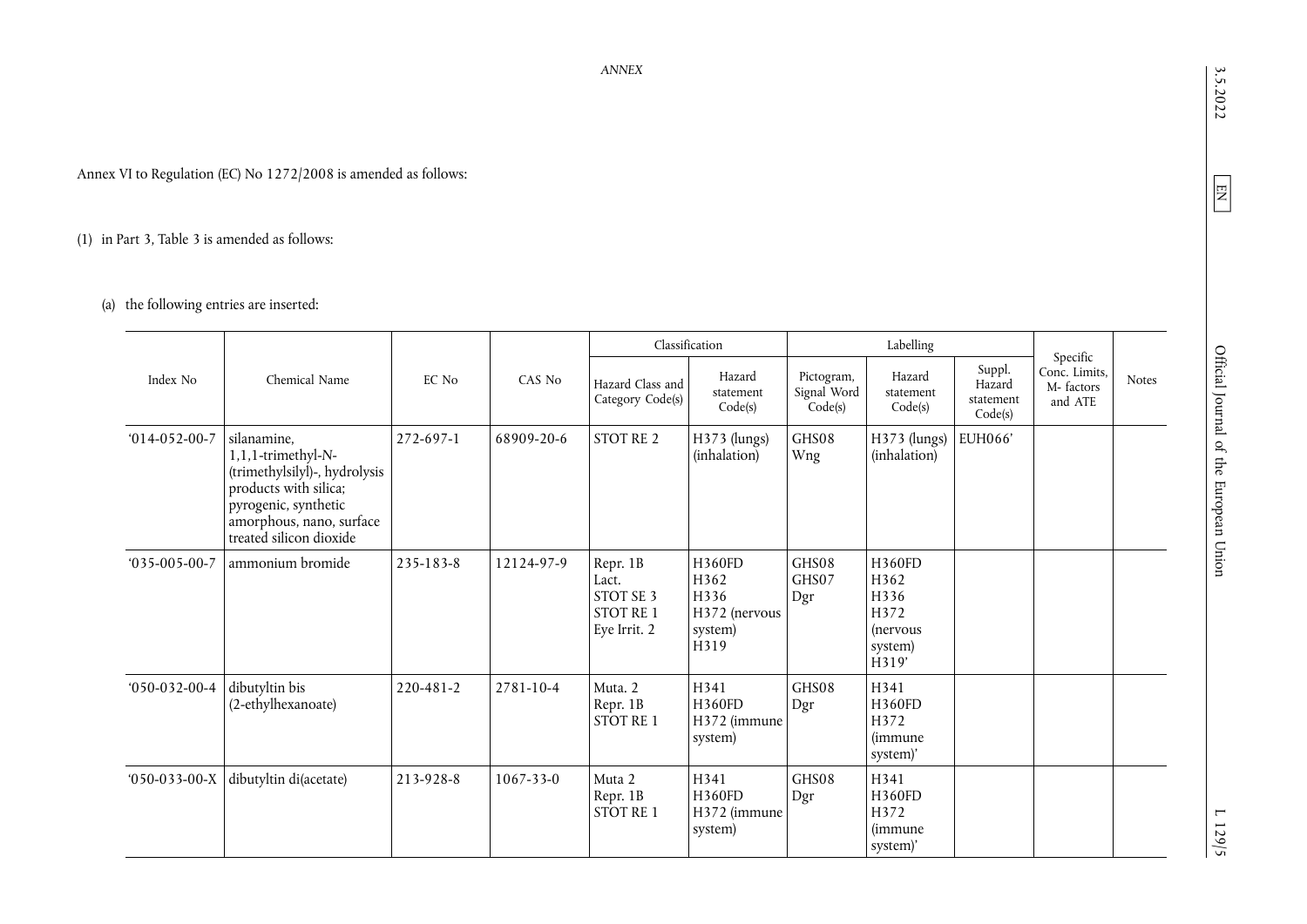|                      |                                                                                                        |           |                          |                                                                      | Classification                           |                                         | Labelling                                 |                                          | Specific                                                                                          |              |
|----------------------|--------------------------------------------------------------------------------------------------------|-----------|--------------------------|----------------------------------------------------------------------|------------------------------------------|-----------------------------------------|-------------------------------------------|------------------------------------------|---------------------------------------------------------------------------------------------------|--------------|
| Index No             | Chemical Name                                                                                          | EC No     | CAS No                   | Hazard Class and<br>Category Code(s)                                 | Hazard<br>statement<br>Code(s)           | Pictogram,<br>Signal Word<br>Code(s)    | Hazard<br>statement<br>Code(s)            | Suppl.<br>Hazard<br>statement<br>Code(s) | Conc. Limits,<br>M-factors<br>and ATE                                                             | <b>Notes</b> |
| $052-001-00-0$       | tellurium                                                                                              | 236-813-4 | 13494-80-9               | Repr. 1B<br>Lact.                                                    | H360Df<br>H362                           | GHS08<br>Dgr                            | H360Df<br>H362'                           |                                          |                                                                                                   |              |
| $052-002-00-6$       | tellurium dioxide                                                                                      | 231-193-1 | 7446-07-3                | Repr. 1B<br>Lact.                                                    | H360Df<br>H362                           | GHS08<br>Dgr                            | H360Df<br>H362'                           |                                          |                                                                                                   |              |
| $056 - 005 - 00 - 3$ | barium diboron tetraoxide                                                                              | 237-222-4 | 13701-59-2               | Repr. 1B<br>Acute Tox. 4<br>Acute Tox. 3                             | H360FD<br>H332<br>H301                   | GHS08<br>GHS06<br>Dgr                   | H360FD<br>H332<br>H301                    |                                          | inhalation:<br>$ATE =$<br>$1,5$ mg/L<br>(dusts or<br>mists)<br>oral:<br>$ATE = 100$<br>$mg/kg$ bw |              |
| $601-097-00-8$       | Propylbenzene                                                                                          | 203-132-9 | $103 - 65 - 1$           | Flam. Liq. 3<br>Asp. Tox. 1<br>STOT SE 3<br>Aquatic<br>Chronic 2     | H <sub>226</sub><br>H304<br>H335<br>H411 | GHS02<br>GHS08<br>GHS07<br>GHS09<br>Dgr | H <sub>226</sub><br>H304<br>H335<br>H411' |                                          |                                                                                                   |              |
| $603 - 243 - 00 - 6$ | 2,2-dimethylpropan-1-ol,<br>tribromo derivative;<br>3-bromo-2,2-bis<br>(bromomethyl)propan-<br>$1$ -ol | 253-057-0 | 36483-57-5;<br>1522-92-5 | Carc. 1B<br>Muta. 2                                                  | H350<br>H341                             | GHS08<br>Dgr                            | H350<br>H341'                             |                                          |                                                                                                   |              |
| $604-096-00-0$       | piperonyl butoxide (ISO);<br>2-(2-butoxyethoxy)ethyl<br>6-propylpiperonyl ether                        | 200-076-7 | $51-03-6$                | STOT SE 3<br>Eye Irrit. 2<br>Aquatic Acute 1<br>Aquatic<br>Chronic 1 | H335<br>H319<br>H400<br>H410             | GHS07<br>GHS09<br>Wng                   | H335<br>H319<br>H410                      | EUH066                                   | $M = 1$<br>$M = 1'$                                                                               |              |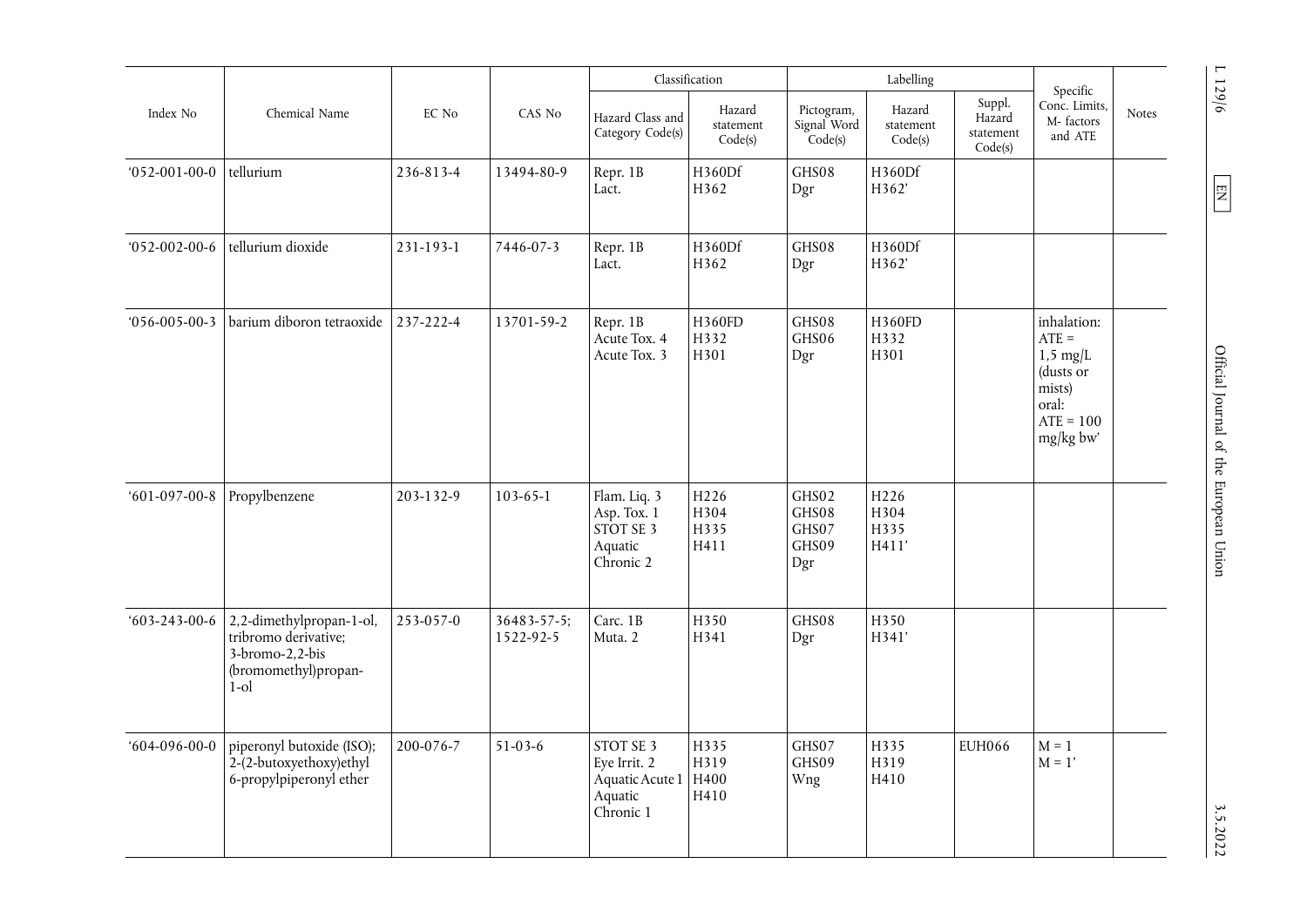|                      |                                                                                                                    |           |                |                                                                                                                                  | Classification                                                                      |                                                 | Labelling                                                                           |                                          | Specific                                                  |              |
|----------------------|--------------------------------------------------------------------------------------------------------------------|-----------|----------------|----------------------------------------------------------------------------------------------------------------------------------|-------------------------------------------------------------------------------------|-------------------------------------------------|-------------------------------------------------------------------------------------|------------------------------------------|-----------------------------------------------------------|--------------|
| Index No             | Chemical Name                                                                                                      | EC No     | CAS No         | Hazard Class and<br>Category Code(s)                                                                                             | Hazard<br>statement<br>Code(s)                                                      | Pictogram,<br>Signal Word<br>$\mathrm{Code}(s)$ | Hazard<br>statement<br>Code(s)                                                      | Suppl.<br>Hazard<br>statement<br>Code(s) | Conc. Limits,<br>M-factors<br>and ATE                     | <b>Notes</b> |
| $604-097-00-6$       | 2,4,6-tri-tert-butylphenol                                                                                         | 211-989-5 | $732 - 26 - 3$ | Repr. 1B<br>Acute Tox. 4<br>STOT RE 2<br>Skin Sens. 1B                                                                           | H360D<br>H302<br>H373 (liver)<br>H317                                               | GHS08<br>GHS07<br>Dgr                           | H360D<br>H302<br>H373 (liver)<br>H317                                               |                                          | oral:<br>$ATE = 500$<br>mg/kg bw'                         |              |
| $604-098-00-1$       | 4,4'-sulphonyldiphenol;<br>bisphenol S                                                                             | 201-250-5 | $80 - 09 - 1$  | Repr. 1B                                                                                                                         | H360FD                                                                              | GHS08<br>Dgr                                    | H360FD'                                                                             |                                          |                                                           |              |
| $606 - 153 - 00 - 5$ | benzophenone                                                                                                       | 204-337-6 | 119-61-9       | Carc. 1B                                                                                                                         | H350                                                                                | GHS08<br>Dgr                                    | H350'                                                                               |                                          |                                                           |              |
| $606 - 154 - 00 - 0$ | quinoclamine (ISO);<br>2-amino-<br>3-chloro-1,4-naphthoqui-<br>none                                                | 220-529-2 | 2797-51-5      | Carc. 2<br>Repr. 2<br>Acute Tox. 4<br>STOT RE 2<br>Eye Irrit. 2<br>Skin Sens. 1A<br>Aquatic Acute 1 H319<br>Aquatic<br>Chronic 1 | H351<br>H361d<br>H302<br>H373 (blood<br>system,<br>kidneys)<br>H317<br>H400<br>H410 | GHS08<br>GHS07<br>GHS09<br>Wng                  | H351<br>H361d<br>H302<br>H373 (blood<br>system,<br>kidneys)<br>H319<br>H317<br>H410 |                                          | oral:<br>$ATE = 500$<br>mg/kg bw<br>$M = 10$<br>$M = 10'$ |              |
| $607 - 756 - 00 - 6$ | exo-1,7,7-trimethylbicyclo<br>[2.2.1] hept-2-yl acrylate;<br>isobornyl acrylate                                    | 227-561-6 | 5888-33-5      | Skin Sens. 1A                                                                                                                    | H317                                                                                | GHS07<br>Wng                                    | H317'                                                                               |                                          |                                                           |              |
| $607 - 757 - 00 - 1$ | daminozide (ISO);<br>4-(2,2-dimethylhydra-<br>zino)-4-oxobutanoic acid;<br>$N-$<br>dimethylaminosuccinamic<br>acid | 216-485-9 | 1596-84-5      | Carc. 2                                                                                                                          | H351                                                                                | GHS08<br>Wng                                    | H351'                                                                               |                                          |                                                           |              |

3.5.2022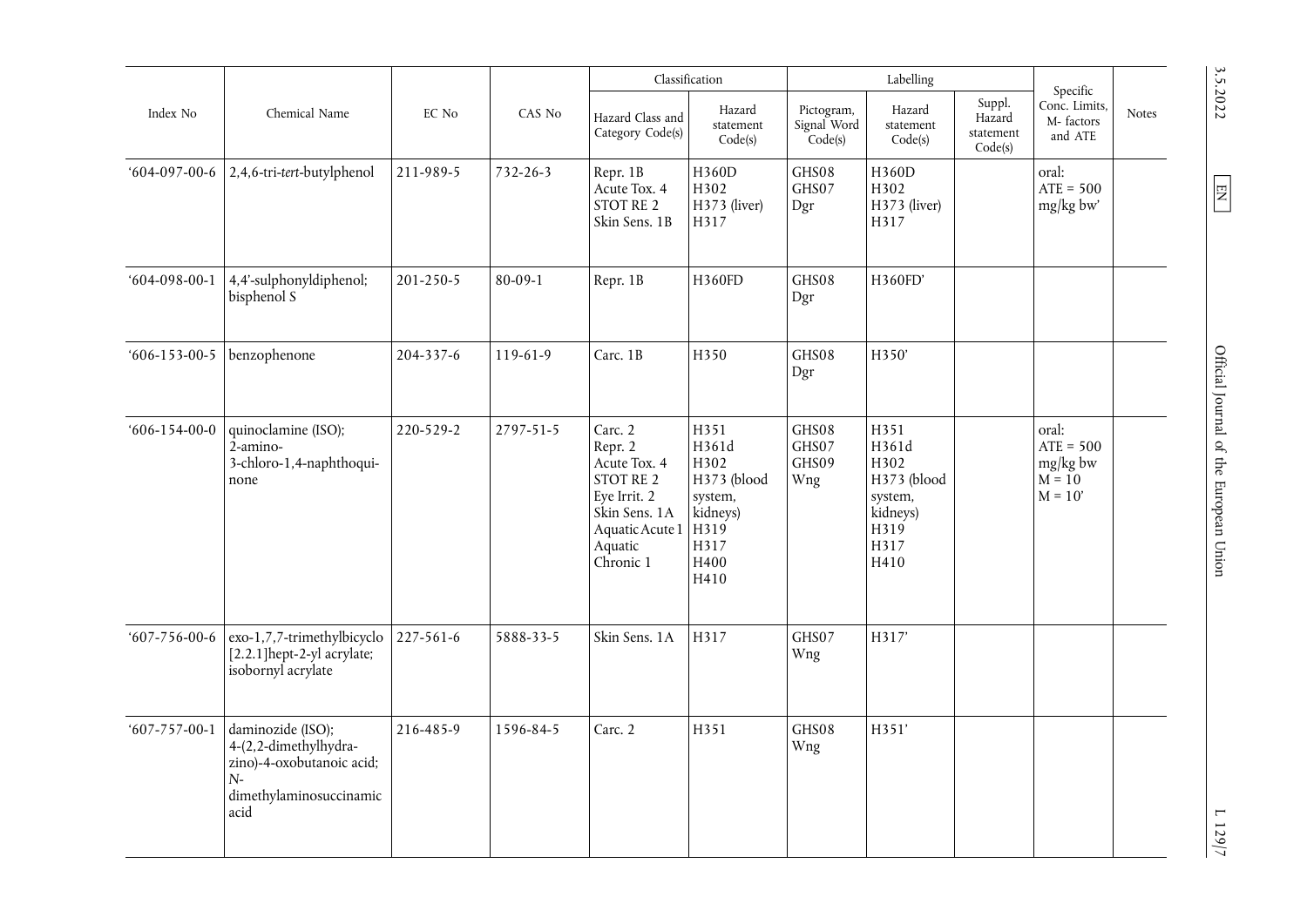|                      |                                                                                                                                                      |           |                       |                                                               | Classification                 |                                      | Labelling                      |                                          | Specific                                     |              |
|----------------------|------------------------------------------------------------------------------------------------------------------------------------------------------|-----------|-----------------------|---------------------------------------------------------------|--------------------------------|--------------------------------------|--------------------------------|------------------------------------------|----------------------------------------------|--------------|
| Index No             | Chemical Name                                                                                                                                        | EC No     | CAS No                | Hazard Class and<br>Category Code(s)                          | Hazard<br>statement<br>Code(s) | Pictogram,<br>Signal Word<br>Code(s) | Hazard<br>statement<br>Code(s) | Suppl.<br>Hazard<br>statement<br>Code(s) | Conc. Limits,<br>M-factors<br>and ATE        | <b>Notes</b> |
| $607 - 758 - 00 - 7$ | 4,4'-oxydi<br>(benzenesulphonohydra-<br>zide)                                                                                                        | 201-286-1 | $80 - 51 - 3$         | Self-react. D<br>Aquatic Acute 1 H400<br>Aquatic<br>Chronic 1 | H <sub>242</sub><br>H410       | GHS02<br>GHS09<br>Dgr                | H <sub>242</sub><br>H410       |                                          | $M = 1$<br>$M = 1'$                          |              |
| $607 - 759 - 00 - 2$ | toluene-<br>4-sulphonohydrazide                                                                                                                      | 216-407-3 | 1576-35-8             | Self-react. D                                                 | H <sub>242</sub>               | GHS02<br>Dgr                         | H242'                          |                                          |                                              |              |
| $607 - 760 - 00 - 8$ | $2-[N-ethyl-$<br>4-[(5-nitrothiazol-2-yl)<br>azo]-m-toluidino]ethyl<br>acetate; C.I. Disperse Blue<br>124                                            | 239-203-6 | 15141-18-1            | Skin Sens. 1A                                                 | H317                           | GHS07<br>Wng                         | H317                           |                                          | Skin Sens.<br>1A; H317: C<br>$\geq 0.001$ %' |              |
| $607 - 761 - 00 - 3$ | Perfluoroheptanoic acid;<br>tridecafluoroheptanoic<br>acid                                                                                           | 206-798-9 | 375-85-9              | Repr. 1B<br>STOT RE 1                                         | H360D<br>H372 (liver)          | GHS08<br>Dgr                         | H360D<br>H372 (liver)'         |                                          |                                              |              |
| $607 - 762 - 00 - 9$ | methyl N-<br>(isopropoxycarbonyl)-L-<br>valyl- $(\overline{3}RS)$ -<br>$3-(4-chlorophenyl)-\beta-$<br>alaninate; valifenalate                        |           | 283159-90-0           | Carc. 2<br>Aquatic<br>Chronic 2                               | H351<br>H411                   | GHS08<br>GHS09<br>Wng                | H351<br>H411'                  |                                          |                                              |              |
| $607 - 763 - 00 - 4$ | 6-[C12-18-alkyl-<br>(branched,<br>unsaturated)-2,5-dioxopyr-<br>rolidin-1-yl]hexanoic acid,<br>sodium and tris<br>(2-hydroxyethyl)<br>ammonium salts |           |                       | Repr. 1B<br>Eye Irrit. 2                                      | H360FD<br>H319                 | GHS08<br>GHS07<br>Dgr                | H360FD<br>H319'                |                                          |                                              |              |
| $607 - 764 - 00 - X$ | 6-[(C10-C13)-alkyl-<br>(branched,<br>unsaturated)-2,5-dioxopyr-<br>rolidin-1-yl]hexanoic acid                                                        |           | 2156592-54-8 Repr. 1B | Eye Irrit. 2                                                  | H360FD<br>H319                 | GHS08<br>GHS07<br>Dgr                | H360FD<br>H319'                |                                          |                                              |              |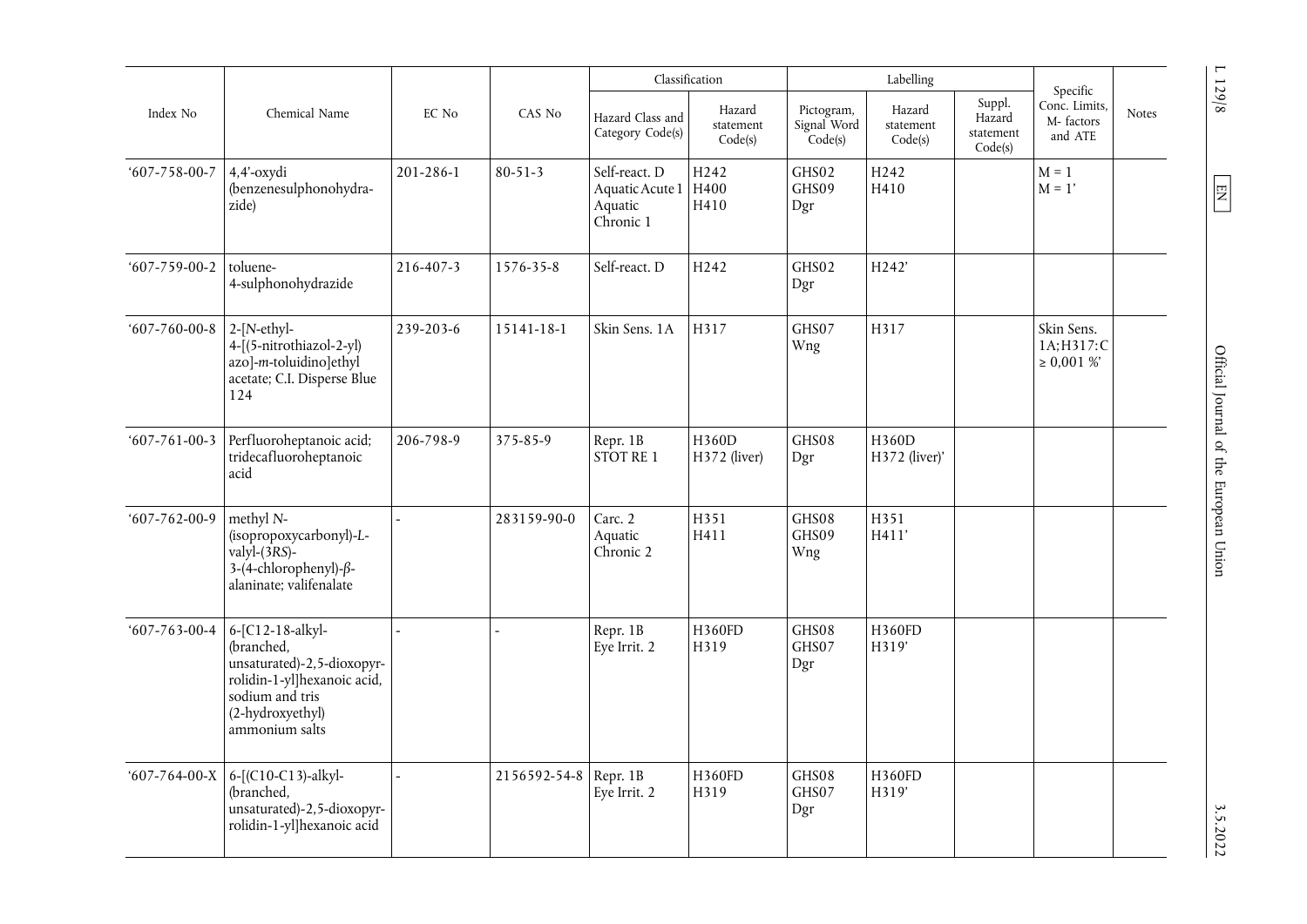|                      |                                                                                                                                    |                         |                          |                                                                                                                                                       | Classification                                                                                       |                                      | Labelling                                                                                  |                                          | Specific                                                                                                                                              |              |
|----------------------|------------------------------------------------------------------------------------------------------------------------------------|-------------------------|--------------------------|-------------------------------------------------------------------------------------------------------------------------------------------------------|------------------------------------------------------------------------------------------------------|--------------------------------------|--------------------------------------------------------------------------------------------|------------------------------------------|-------------------------------------------------------------------------------------------------------------------------------------------------------|--------------|
| Index No             | Chemical Name                                                                                                                      | EC No                   | CAS No                   | Hazard Class and<br>Category Code(s)                                                                                                                  | Hazard<br>statement<br>Code(s)                                                                       | Pictogram,<br>Signal Word<br>Code(s) | Hazard<br>statement<br>Code(s)                                                             | Suppl.<br>Hazard<br>statement<br>Code(s) | Conc. Limits,<br>M-factors<br>and ATE                                                                                                                 | <b>Notes</b> |
| $607 - 765 - 00 - 5$ | 6-[C12-18-alkyl-<br>(branched,<br>unsaturated)-2,5-dioxopyr-<br>rolidin-1-yl]hexanoic acid                                         |                         |                          | Repr. 1B                                                                                                                                              | H360FD                                                                                               | GHS08<br>Dgr                         | H360FD'                                                                                    |                                          |                                                                                                                                                       |              |
| $613 - 341 - 00 - 0$ | clofentezine (ISO); 3,6-bis<br>(o-chlorophe-<br>$nyl$ -1,2,4,5-tetrazine                                                           | 277-728-2               | 74115-24-5               | Aquatic<br>Chronic 1                                                                                                                                  | H410                                                                                                 | GHS09<br>Wng                         | H410                                                                                       |                                          | $M = 1'$                                                                                                                                              |              |
| $613 - 342 - 00 - 6$ | theophylline;<br>1,3-dimethyl-3,7-dihy-<br>dro-1H-purine-2,6-dione                                                                 | 200-385-7               | 58-55-9                  | Repr. 1B                                                                                                                                              | H360D                                                                                                | GHS08<br>Dgr                         | H360D'                                                                                     |                                          |                                                                                                                                                       |              |
| $613 - 343 - 00 - 1$ | pyridalyl (ISO);<br>$2,6$ -dichloro-<br>4-(3,3-dichloroallyloxy)<br>phenyl<br>3-[5-(trifluoromethyl)-<br>2-pyridyloxy]propyl ether |                         | 179101-81-6              | Skin Sens. 1<br>Aquatic Acute 1   H400<br>Aquatic<br>Chronic 1                                                                                        | H317<br>H410                                                                                         | GHS07<br>GHS09<br>Wng                | H317<br>H410                                                                               |                                          | $M = 1000$<br>$M = 100'$                                                                                                                              |              |
| $613 - 344 - 00 - 7$ | Pyridine-2-thiol 1-oxide,<br>sodium salt; pyrithione<br>sodium; sodium pyrithione                                                  | 223-296-5;<br>240-062-8 | 3811-73-2;<br>15922-78-8 | Acute Tox. 3<br>Acute Tox. 3<br>Acute Tox. 4<br>STOT RE 1<br>Skin Irrit. 2<br>Eye Irrit. 2<br>Skin Sens. 1<br>Aquatic Acute 1<br>Aquatic<br>Chronic 2 | H331<br>H311<br>H302<br>H372 (nervous<br>system)<br>H <sub>315</sub><br>H319<br>H317<br>H400<br>H411 | GHS06<br>GHS08<br>GHS09<br>Dgr       | H331<br>H311<br>H302<br>H372<br><i>(nervous</i><br>system)<br>H315<br>H319<br>H317<br>H410 | <b>EUH070</b>                            | inhalation:<br>$ATE =$<br>$0,5$ mg/L<br>(dusts or<br>mists)<br>dermal:<br>$ATE = 790$<br>mg/kg bw<br>oral:<br>$ATE = 500$<br>$mg/kg$ bw<br>$M = 100'$ |              |

3.5.2022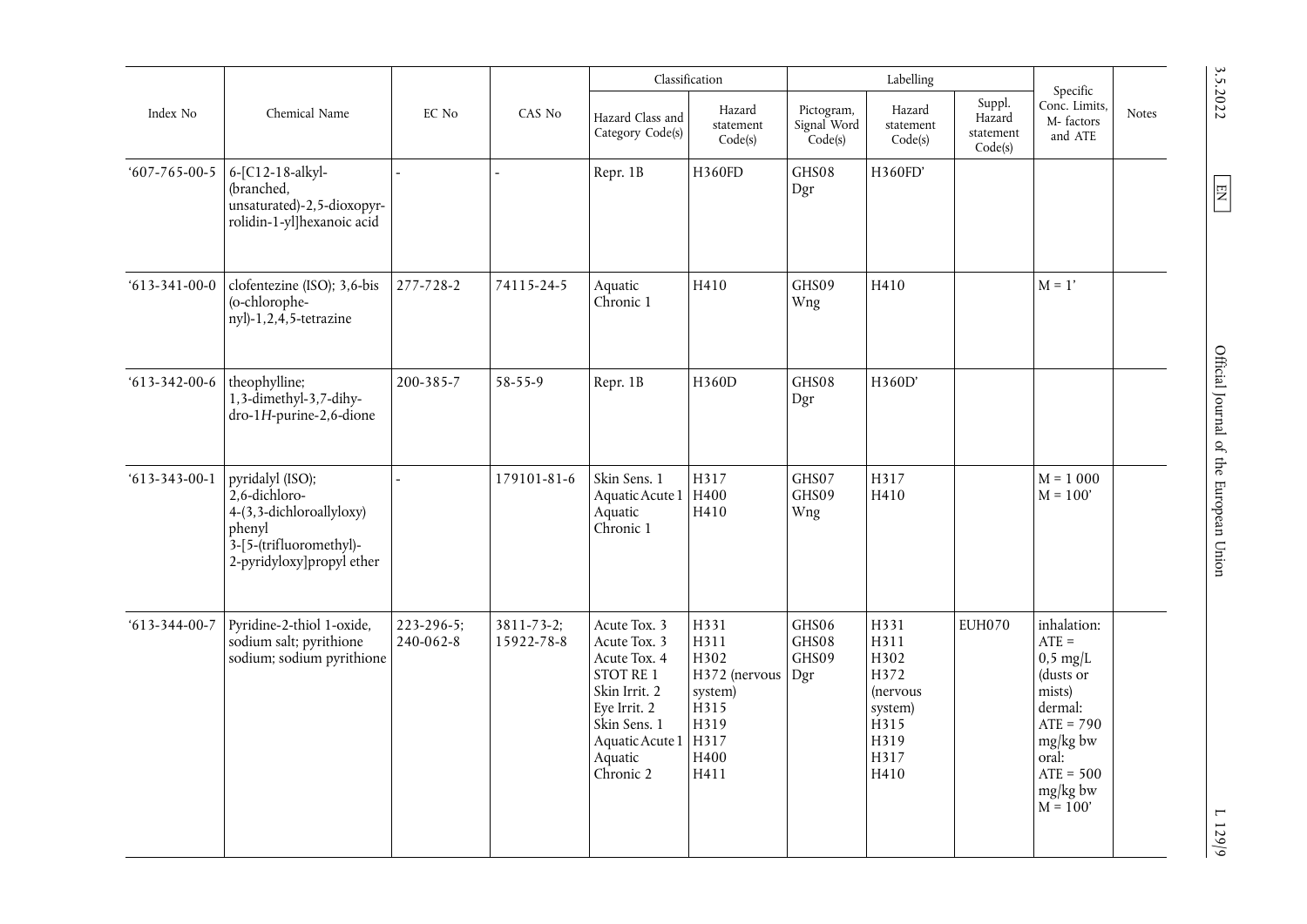| Index No             |                                                                                                                                            |                 |           |                                                                                                      | Classification                               |                                      | Labelling                                     |                                          |                                                   |              |
|----------------------|--------------------------------------------------------------------------------------------------------------------------------------------|-----------------|-----------|------------------------------------------------------------------------------------------------------|----------------------------------------------|--------------------------------------|-----------------------------------------------|------------------------------------------|---------------------------------------------------|--------------|
|                      | Chemical Name                                                                                                                              | EC No           | CAS No    | Hazard Class and<br>Category Code(s)                                                                 | Hazard<br>statement<br>Code(s)               | Pictogram,<br>Signal Word<br>Code(s) | Hazard<br>statement<br>Code(s)                | Suppl.<br>Hazard<br>statement<br>Code(s) | Specific<br>Conc. Limits,<br>M-factors<br>and ATE | <b>Notes</b> |
| $613 - 345 - 00 - 2$ | 1,3,5-triazine-2,4,6-tria-<br>mine:<br>melamine                                                                                            | $203 - 615 - 4$ | 108-78-1  | Carc. 2<br>STOT RE 2                                                                                 | H351<br>H373 (urinary<br>tract)              | GHS08<br>Wng                         | H351<br>H373<br>(urinary<br>tract)'           |                                          |                                                   |              |
| $615-046-00-2$       | 1,3-bis(1-isocyanato-<br>1-methylethyl)benzene; [m-<br>TMXDI]                                                                              | 220-474-4       | 2778-42-9 | Resp. Sens. 1<br>Skin Sens. 1A                                                                       | H334<br>H317                                 | GHS08<br>Dgr                         | H334<br>H317'                                 |                                          |                                                   |              |
| $615-047-00-8$       | 1,3-bis(isocyanatomethyl)<br>benzene; [m-XDI]                                                                                              | 222-852-4       | 3634-83-1 | Resp. Sens. 1<br>Skin Sens. 1A                                                                       | H334<br>H317                                 | GHS08<br>Dgr                         | H334<br>H317                                  |                                          | Skin Sens.<br>1A; H317: C<br>$\geq 0,001\%$       |              |
| $615-048-00-3$       | 2,4,6-triisopropyl-m-<br>phenylene diisocyanate                                                                                            | 218-485-4       | 2162-73-4 | Resp. Sens. 1<br>Skin Sens. 1                                                                        | H334<br>H317                                 | GHS08<br>Dgr                         | H334<br>H317'                                 |                                          |                                                   |              |
| $615-049-00-9$       | 1,5-naphthylene<br>diisocyanate<br>[containing $\leq$ 0,1 % (w/w) of<br>particles with an<br>aerodynamic diameter of<br>below $50 \mu m$ ] | 221-641-4       | 3173-72-6 | STOT SE 3<br>Skin Irrit. 2<br>Eye Irrit. 2<br>Resp. Sens. 1<br>Skin Sens. 1A<br>Aquatic<br>Chronic 3 | H335<br>H315<br>H319<br>H334<br>H317<br>H412 | GHS07<br>GHS08<br>Dgr                | H335<br>H315<br>H319<br>H334<br>H317<br>H412' |                                          |                                                   |              |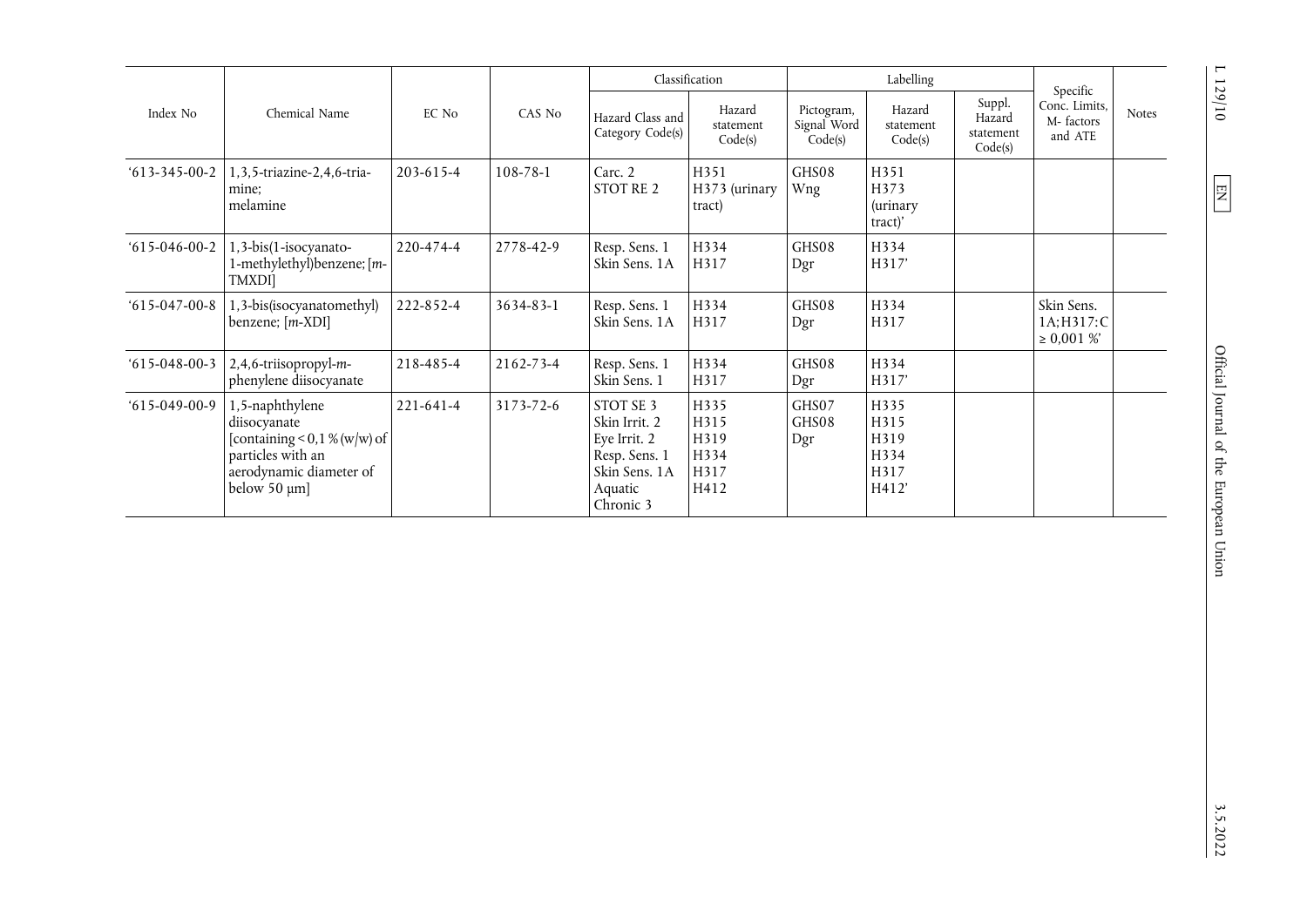| Index No             |                                                                                                                                                  |           |              |                                                                                                                      | Classification                                       |                                      | Labelling                                            |                                          | Specific                                                                                    |              |
|----------------------|--------------------------------------------------------------------------------------------------------------------------------------------------|-----------|--------------|----------------------------------------------------------------------------------------------------------------------|------------------------------------------------------|--------------------------------------|------------------------------------------------------|------------------------------------------|---------------------------------------------------------------------------------------------|--------------|
|                      | Chemical Name                                                                                                                                    | EC No     | CAS No       | Hazard Class and<br>Category Code(s)                                                                                 | Hazard<br>statement<br>Code(s)                       | Pictogram,<br>Signal Word<br>Code(s) | Hazard<br>statement<br>Code(s)                       | Suppl.<br>Hazard<br>statement<br>Code(s) | Conc. Limits,<br>M-factors<br>and ATE                                                       | <b>Notes</b> |
| $615-050-00-4$       | 1,5-naphthylene<br>diisocyanate<br>[containing $\geq$ 0,1 % (w/w) of<br>particles with an<br>aerodynamic diameter of<br>below $50 \mu m$ ]       | 221-641-4 | 3173-72-6    | Acute Tox. 2<br>STOT SE 3<br>Skin Irrit. 2<br>Eye Irrit. 2<br>Resp. Sens. 1<br>Skin Sens, 1A<br>Aquatic<br>Chronic 3 | H330<br>H335<br>H315<br>H319<br>H334<br>H317<br>H412 | GHS06<br>GHS08<br>Dgr                | H330<br>H335<br>H315<br>H319<br>H334<br>H317<br>H412 |                                          | inhalation:<br>$ATE =$<br>$0,27 \text{ mg/L}$<br>(dusts or<br>mists)'                       |              |
| $616 - 237 - 00 - 3$ | fluopicolide (ISO);<br>2,6-dichloro-N-[3-chloro-<br>5-(trifluoromethyl)-<br>2-pyridylmethyl]<br>benzamide                                        |           | 239110-15-7  | Repr. 2                                                                                                              | H361d                                                | GHS08<br>Wng                         | H361d'                                               |                                          |                                                                                             |              |
| $616 - 238 - 00 - 9$ | N-(2-nitrophenyl)<br>phosphoric triamide                                                                                                         | 477-690-9 | 874819-71-3  | Repr. 1B<br><b>STOT RE 2</b>                                                                                         | H360Fd<br>H373 (kidneys) Dgr                         | GHS08                                | H360Fd<br>H373<br>(kidneys)'                         |                                          |                                                                                             |              |
| $616 - 239 - 00 - 4$ | N-(5-chloro-<br>2-isopropylbenzyl)-N-<br>cyclopropyl-<br>3-(difluoromethyl)-<br>5-fluoro-1-methyl-1H-<br>pyrazole-4-carboxamide;<br>isoflucypram |           | 1255734-28-1 | Repr. 2<br>Acute Tox. 4<br>Skin Sens, 1B<br>Aquatic Acute 1 H400<br>Aquatic<br>Chronic 1                             | H361f<br>H332<br>H317<br>H410                        | GHS08<br>GHS07<br>GHS09<br>Wng       | H361f<br>H332<br>H317<br>H410                        |                                          | inhalation:<br>$ATE =$<br>$2,2 \text{ mg/L}$<br>(dusts or<br>mists)<br>$M = 10$<br>$M = 1'$ |              |

3.5.2022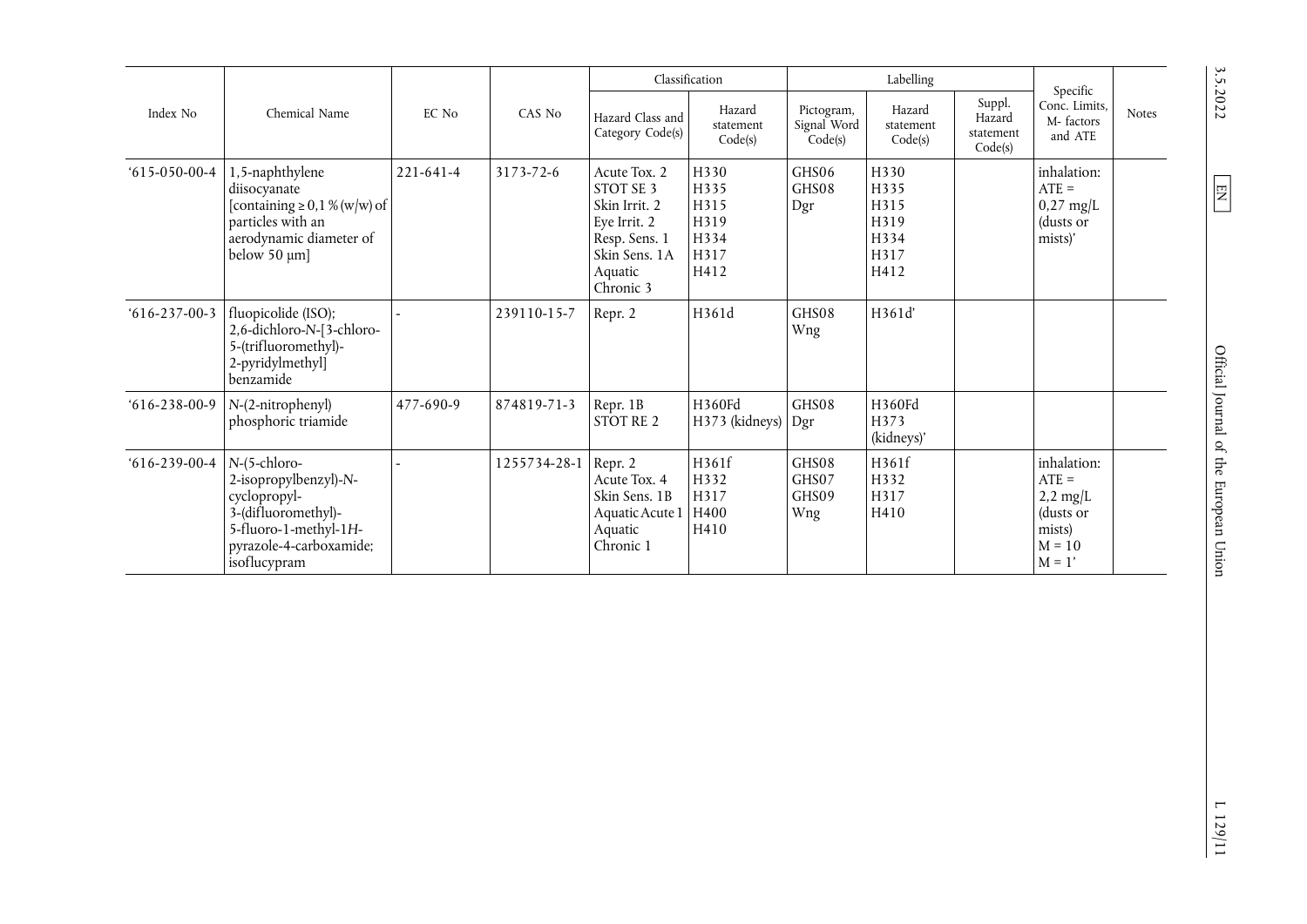| Index No<br>$616 - 240 - 00 - X$ |                                                                                                                                                                                                                                                                                                                                                                                                                                                               |           |             |                                                                                 | Classification                        |                                      | Labelling                      |                                          | Specific                                                     |              |
|----------------------------------|---------------------------------------------------------------------------------------------------------------------------------------------------------------------------------------------------------------------------------------------------------------------------------------------------------------------------------------------------------------------------------------------------------------------------------------------------------------|-----------|-------------|---------------------------------------------------------------------------------|---------------------------------------|--------------------------------------|--------------------------------|------------------------------------------|--------------------------------------------------------------|--------------|
|                                  | Chemical Name                                                                                                                                                                                                                                                                                                                                                                                                                                                 | EC No     | CAS No      | Hazard Class and<br>Category Code(s)                                            | Hazard<br>statement<br>Code(s)        | Pictogram,<br>Signal Word<br>Code(s) | Hazard<br>statement<br>Code(s) | Suppl.<br>Hazard<br>statement<br>Code(s) | Conc. Limits,<br>M-factors<br>and ATE                        | <b>Notes</b> |
|                                  | Reaction mass of<br>3-(difluoromethyl)-<br>1-methyl-N-<br>$[(1RS, 4SR, 9RS) - 1, 2, 3, 4-te-$<br>trahydro-<br>9-isopropyl-1,4-methano-<br>naphthalen-5-yl]pyrazole-<br>4-carboxamide<br>and 3-(difluoromethyl)-<br>1-methyl-N-<br>$[(1RS, 4SR, 9SR)-1, 2, 3, 4-te-$<br>trahydro-<br>9-isopropyl-1,4-methano-<br>naphthalen-5-yl]pyrazole-<br>4-carboxamide $\lceil 2 \rceil$ 78 % syn<br>isomers $\leq 15$ % anti isomers<br>relative content];<br>isopyrazam |           | 881685-58-1 | Carc. 2<br>Repr. 1B<br>Skin Sens. 1B<br>Aquatic Acute 1<br>Aquatic<br>Chronic 1 | H351<br>H360D<br>H317<br>H400<br>H410 | GHS08<br>GHS07<br>GHS09<br>Dgr       | H351<br>H360D<br>H317<br>H410  |                                          | Repr. 1B;<br>H360D:<br>$C \geq 3\%$<br>$M = 10$<br>$M = 10'$ |              |
| $650 - 058 - 00 - 1$             | Margosa, ext. [from the<br>kernels of Azadirachta<br>indica extracted with water<br>and further processed with<br>organic solvents]                                                                                                                                                                                                                                                                                                                           | 283-644-7 | 84696-25-3  | Repr. 2<br>Skin Sens. 1<br>Aquatic<br>Chronic 1                                 | H361d<br>H317<br>H410                 | GHS08<br>GHS07<br>GHS09<br>Wng       | H361d<br>H317<br>H410          |                                          | $M = 10'$                                                    |              |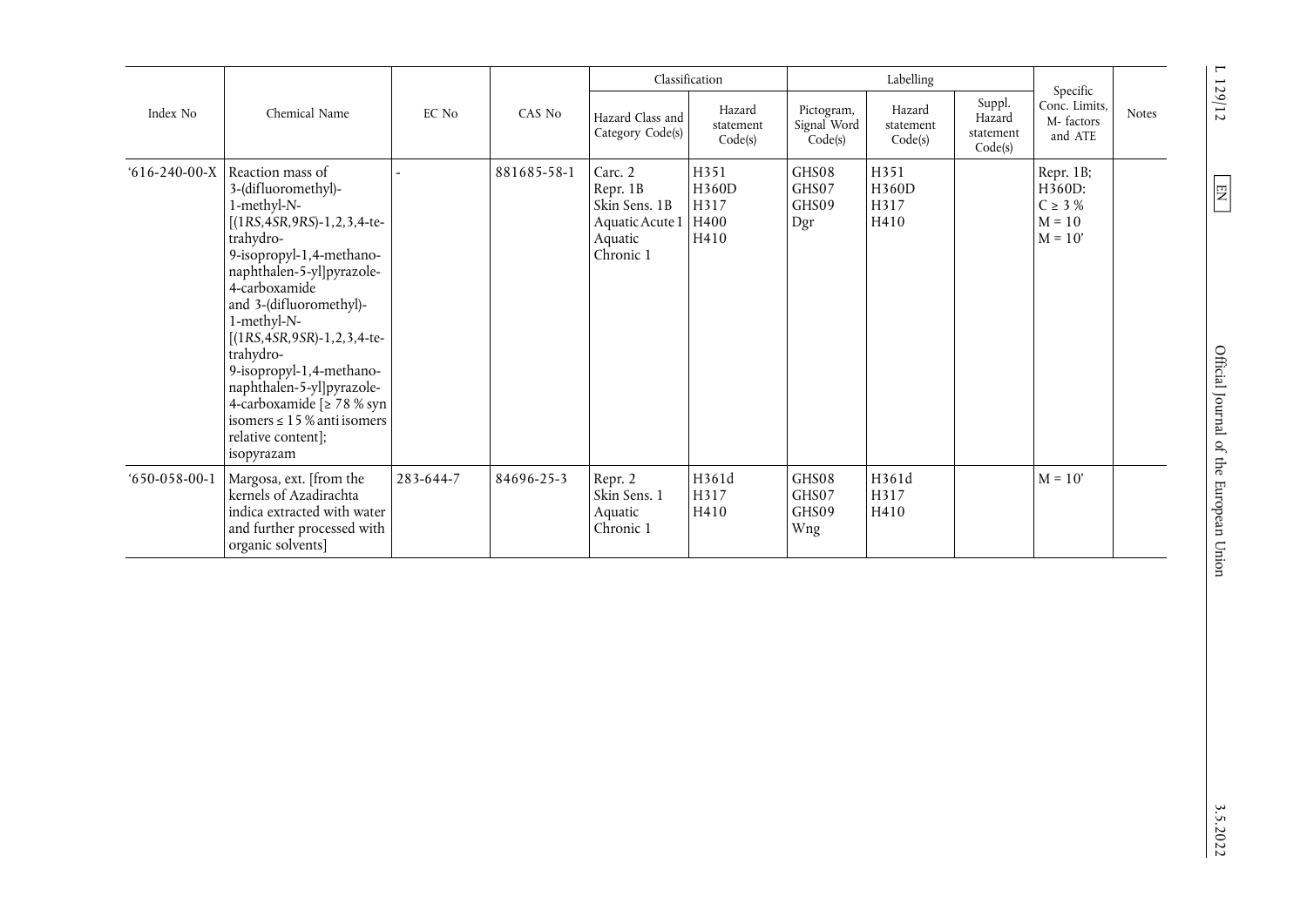(b) the entries corresponding to index numbers 014-001-00-9; 023-001-00-8; 601-024-00-X; 603-014-00-0; 603-107-00-6; 604-030-00-0; 607-111-00-9; 607-230-00-6; 607-253-00-1; 607-254-00-7; 607-734-00-6; 607-735-00-1; 607-736-00-7; 608-032-00-2; 609-042-00-X; 613-012-00-1; 616-164-00-7 are replaced by the following entries respectively:

|                      |                                              |           |               |                                                                                                                           | Classification                                                                                                         |                                         | Labelling                                                                                                       |                                          |                                                                                                   |              |
|----------------------|----------------------------------------------|-----------|---------------|---------------------------------------------------------------------------------------------------------------------------|------------------------------------------------------------------------------------------------------------------------|-----------------------------------------|-----------------------------------------------------------------------------------------------------------------|------------------------------------------|---------------------------------------------------------------------------------------------------|--------------|
| Index No             | Chemical Name                                | EC No     | CAS No        | Hazard Class and<br>Category Code(s)                                                                                      | Hazard<br>statement<br>Code(s)                                                                                         | Pictogram,<br>Signal Word<br>Code(s)    | Hazard<br>statement<br>Code(s)                                                                                  | Suppl.<br>Hazard<br>statement<br>Code(s) | Specific<br>Conc. Limits,<br>M-factors<br>and ATE                                                 | <b>Notes</b> |
| $014-001-00-9$       | trichlorosilane                              | 233-042-5 | 10025-78-2    | Flam. Liq. 1<br>Water-react. 1<br>Acute Tox. 3<br>Acute Tox. 4<br>Skin Corr. 1A<br>Eye Dam. 1                             | H <sub>224</sub><br>H260<br>H331<br>H302<br>H314<br>H318                                                               | GHS02<br>GHS06<br>GHS05<br>Dgr          | H <sub>224</sub><br>H <sub>260</sub><br>H331<br>H302<br>H314                                                    | <b>EUH014</b><br>EUH029<br><b>EUH071</b> | inhalation:<br>$ATE =$<br>$7.6 \text{ mg/L}$<br>(vapour)<br>oral:<br>$ATE = 1000$<br>mg/kg bw'    |              |
| $023 - 001 - 00 - 8$ | divanadium pentaoxide;<br>vanadium pentoxide | 215-239-8 | 1314-62-1     | Muta. 2<br>Carc. 1B<br>Repr. 2<br>Lact.<br>Acute Tox. 3<br>Acute Tox. 2<br>STOT SE 3<br>STOT RE 1<br>Aquatic<br>Chronic 2 | H341<br>H350<br>H361fd<br>H362<br>H301<br>H330<br>H335<br>H372<br><i>(respiratory</i><br>tract,<br>inhalation)<br>H411 | GHS06<br>GHS08<br>GHS09<br>Dgr          | H341<br>H350<br>H361fd<br>H362<br>H301<br>H330<br>H335<br>H372<br>(respiratory<br>tract,<br>inhalation)<br>H411 |                                          | inhalation:<br>$ATE =$<br>$0.05$ mg/L<br>(dusts or<br>mists)<br>oral:<br>$ATE = 220$<br>mg/kg bw' |              |
| $601-024-00-X$       | Cumene                                       | 202-704-5 | $98 - 82 - 8$ | Flam. Liq. 3<br>Carc. 1B<br>Asp. Tox. 1<br>STOT SE 3<br>Aquatic<br>Chronic 2                                              | H226<br>H350<br>H304<br>H335<br>H411                                                                                   | GHS02<br>GHS08<br>GHS07<br>GHS09<br>Dgr | H226<br>H350<br>H304<br>H335<br>H411'                                                                           |                                          |                                                                                                   |              |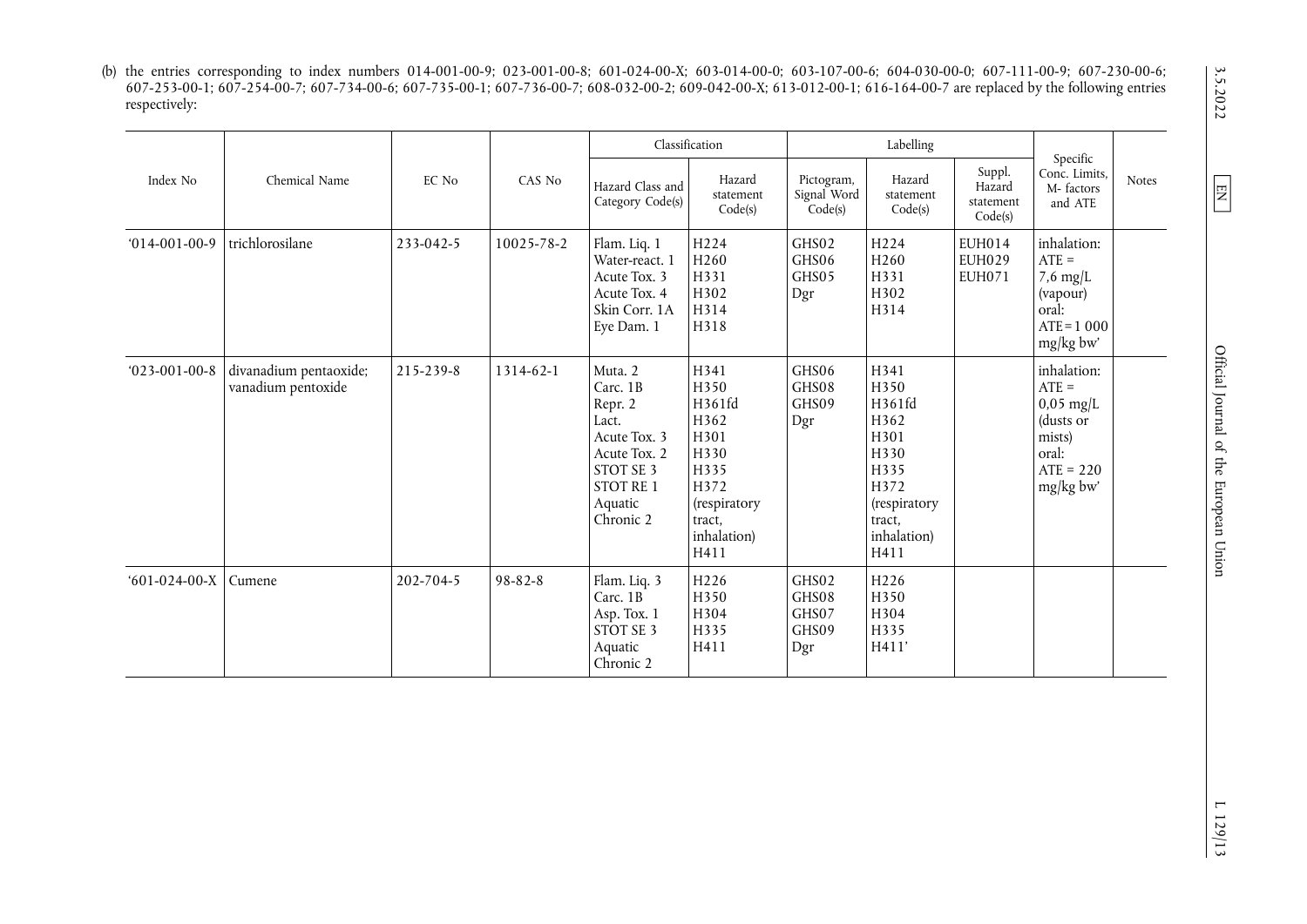| Index No         |                                                                                                                                                                      |                 |                |                                                                                                     | Classification                                |                                         | Labelling                             |                                          | Specific                                                                              |              |
|------------------|----------------------------------------------------------------------------------------------------------------------------------------------------------------------|-----------------|----------------|-----------------------------------------------------------------------------------------------------|-----------------------------------------------|-----------------------------------------|---------------------------------------|------------------------------------------|---------------------------------------------------------------------------------------|--------------|
|                  | Chemical Name                                                                                                                                                        | EC No           | CAS No         | Hazard Class and<br>Category Code(s)                                                                | Hazard<br>statement<br>Code(s)                | Pictogram,<br>Signal Word<br>Code(s)    | Hazard<br>statement<br>Code(s)        | Suppl.<br>Hazard<br>statement<br>Code(s) | Conc. Limits.<br>M-factors<br>and ATE                                                 | <b>Notes</b> |
| $603-014-00-0$   | 2-butoxyethanol; ethylene<br>glycol monobutyl ether                                                                                                                  | 203-905-0       | $111 - 76 - 2$ | Acute Tox. 3<br>Acute Tox. 4<br>Skin Irrit. 2<br>Eye Irrit. 2                                       | H331<br>H302<br>H315<br>H319                  | GHS06<br>Dgr                            | H331<br>H302<br>H315<br>H319          |                                          | inhalation:<br>$ATE = 3$<br>mg/L<br>(Vapours)<br>oral:<br>$ATE = 1200$<br>$mg/kg$ bw' |              |
| $603-107-00-6$   | 2-(2-methoxyethoxy)<br>ethanol; diethylene glycol<br>monomethyl ether                                                                                                | 203-906-6       | $111 - 77 - 3$ | Repr. 1B                                                                                            | H360D                                         | GHS08<br>Dgr                            | H360D                                 |                                          | Repr. 1B;<br>$H\overline{3}60D:C$<br>$\geq 3\%$                                       |              |
| $(604-030-00-0)$ | 4.4'<br>isopropylidenediphenol;<br>bisphenol A                                                                                                                       | $201 - 245 - 8$ | $80 - 05 - 7$  | Repr. 1B<br>STOT SE 3<br>Eye Dam. 1<br>Skin Sens. 1<br>Aquatic Acute 1<br>Aquatic<br>Chronic 1      | H360F<br>H335<br>H318<br>H317<br>H400<br>H410 | GHS08<br>GHS07<br>GHS05<br>GHS09<br>Dgr | H360F<br>H335<br>H318<br>H317<br>H410 |                                          | $M = 1$<br>$M = 10'$                                                                  |              |
| $607-111-00-9$   | $2-ethyl-2-[[(1-oxoally])$<br>$\exp$<br>methyl]-1,3-propanediyl<br>diacrylate; 2,2-bis<br>(acryloyloxymethyl)butyl<br>acrylate;<br>trimethylolpropane<br>triacrylate | 239-701-3       | 15625-89-5     | Carc. 2<br>Skin Irrit. 2<br>Eye Irrit. 2<br>Skin Sens. 1<br>Aquatic Acute 1<br>Aquatic<br>Chronic 1 | H351<br>H315<br>H319<br>H317<br>H400<br>H410  | GHS08<br>GHS07<br>GHS09<br>Wng          | H351<br>H315<br>H319<br>H317<br>H410  |                                          | $M = 1$<br>$M = 1$                                                                    | D'           |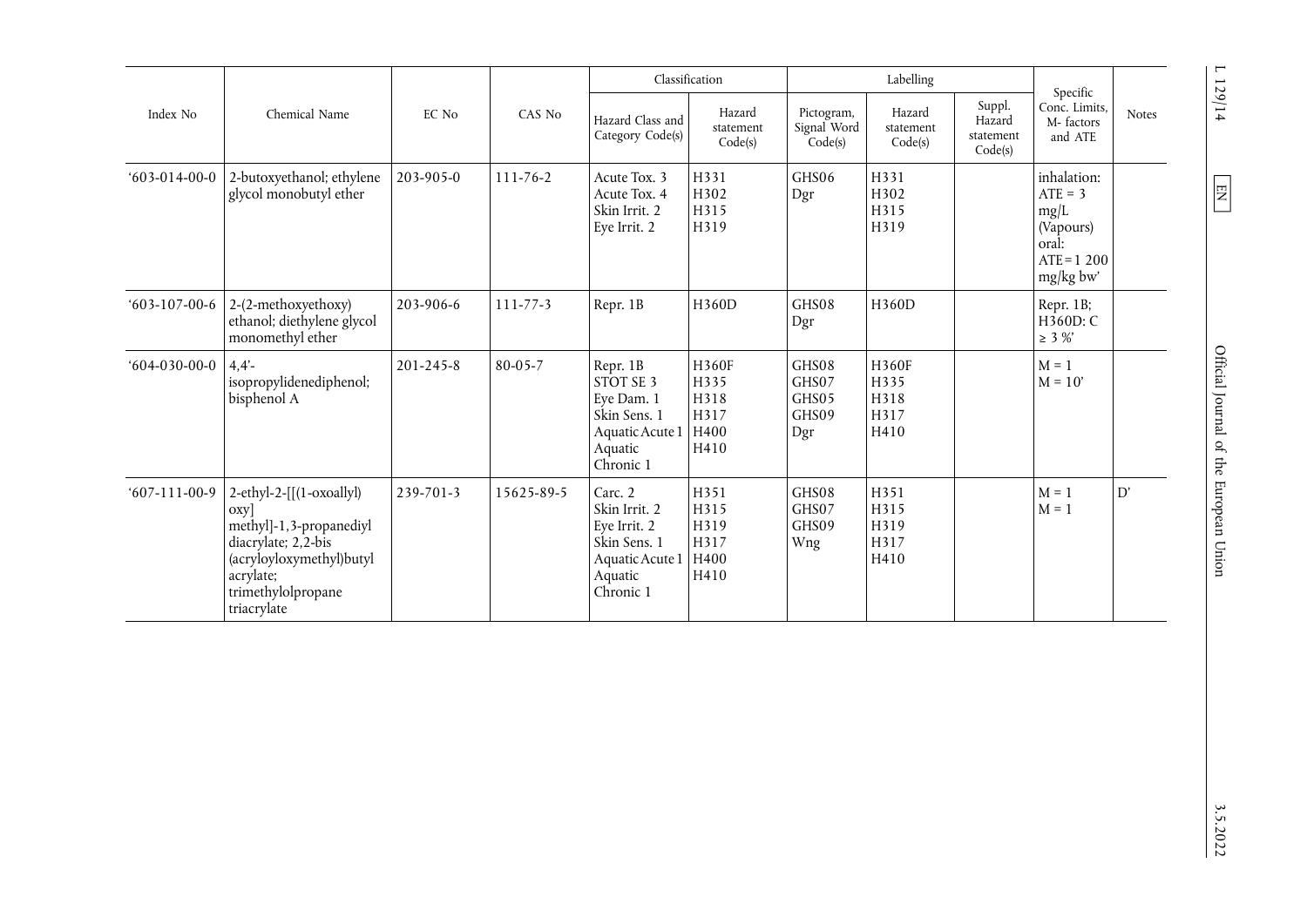|                      |                                                                                                                                                                                                                                                                                                                                                                     |           |              |                                                                                               | Classification                                                   |                                      | Labelling                                                                       |                                          | Specific                                                                                                                                    |              |
|----------------------|---------------------------------------------------------------------------------------------------------------------------------------------------------------------------------------------------------------------------------------------------------------------------------------------------------------------------------------------------------------------|-----------|--------------|-----------------------------------------------------------------------------------------------|------------------------------------------------------------------|--------------------------------------|---------------------------------------------------------------------------------|------------------------------------------|---------------------------------------------------------------------------------------------------------------------------------------------|--------------|
| Index No             | Chemical Name                                                                                                                                                                                                                                                                                                                                                       | EC No     | CAS No       | Hazard Class and<br>Category Code(s)                                                          | Hazard<br>statement<br>Code(s)                                   | Pictogram,<br>Signal Word<br>Code(s) | Hazard<br>statement<br>Code(s)                                                  | Suppl.<br>Hazard<br>statement<br>Code(s) | Conc. Limits,<br>M-factors<br>and ATE                                                                                                       | <b>Notes</b> |
| $607 - 230 - 00 - 6$ | 2-ethylhexanoic acid and its<br>salts, with the exception of<br>those specified elsewhere in<br>this Annex                                                                                                                                                                                                                                                          |           |              | Repr. 1B                                                                                      | H360D                                                            | GHS08<br>Dgr                         | H360D'                                                                          |                                          |                                                                                                                                             |              |
| $607 - 253 - 00 - 1$ | cyfluthrin (ISO); a-cyano-<br>4-fluoro-<br>3-phenoxybenzyl-<br>$3-(2,2-\text{dichlorovi-})$<br>nyl)-2,2-dimethylcyclopro-<br>panecarboxylate                                                                                                                                                                                                                        | 269-855-7 | 68359-37-5   | Lact.<br>Acute Tox. 2<br>Acute Tox. 2<br>STOT SE 1<br>Aquatic Acute 1<br>Aquatic<br>Chronic 1 | H362<br>H330<br>H300<br>H370 (nervous<br>system)<br>H400<br>H410 | GHS06<br>GHS08<br>GHS09<br>Dgr       | H362<br>H330<br>H300<br>H370<br><i>(nervous)</i><br>system)<br>H410             |                                          | inhalation:<br>$ATE =$<br>$0.14$ mg/L<br>(dusts or<br>mists)<br>oral:<br>$ATE = 14$<br>mg/kg bw<br>$M = 1000$<br>000<br>$M = 1000$<br>000'  |              |
| $607 - 254 - 00 - 7$ | beta-cyfluthrin (ISO);<br>reaction mass of rel- $(R)$ -<br>cyano(4-fluoro-<br>3-phenoxyphenyl)methyl<br>$(1\bar{S}, 3S)$ -<br>3-(2,2-dichloroethe-<br>nyl)-2,2-dimethylcyclopro-<br>pane-1-carboxylate and rel-<br>$(R)$ -cyano $(4$ -fluoro-<br>3-phenoxyphenyl)methyl<br>$(1S, 3R)$ -<br>3-(2,2-dichloroethe-<br>nyl)-2,2-dimethylcyclopro-<br>pane-1-carboxylate |           | 1820573-27-0 | Lact.<br>Acute Tox. 2<br>Acute Tox. 2<br>STOT SE 1<br>Aquatic Acute 1<br>Aquatic<br>Chronic 1 | H362<br>H330<br>H300<br>H370 (nervous<br>system)<br>H400<br>H410 | GHS06<br>GHS08<br>GHS09<br>Dgr       | H362<br>H330<br>H300<br>H370<br><i>(nervous)</i><br>system)<br>H <sub>410</sub> |                                          | inhalation:<br>$ATE =$<br>$0,081$ mg/L<br>(dusts or<br>mists)<br>oral:<br>$ATE = 11$<br>mg/kg bw<br>$M = 1000$<br>000<br>$M = 1000$<br>000' |              |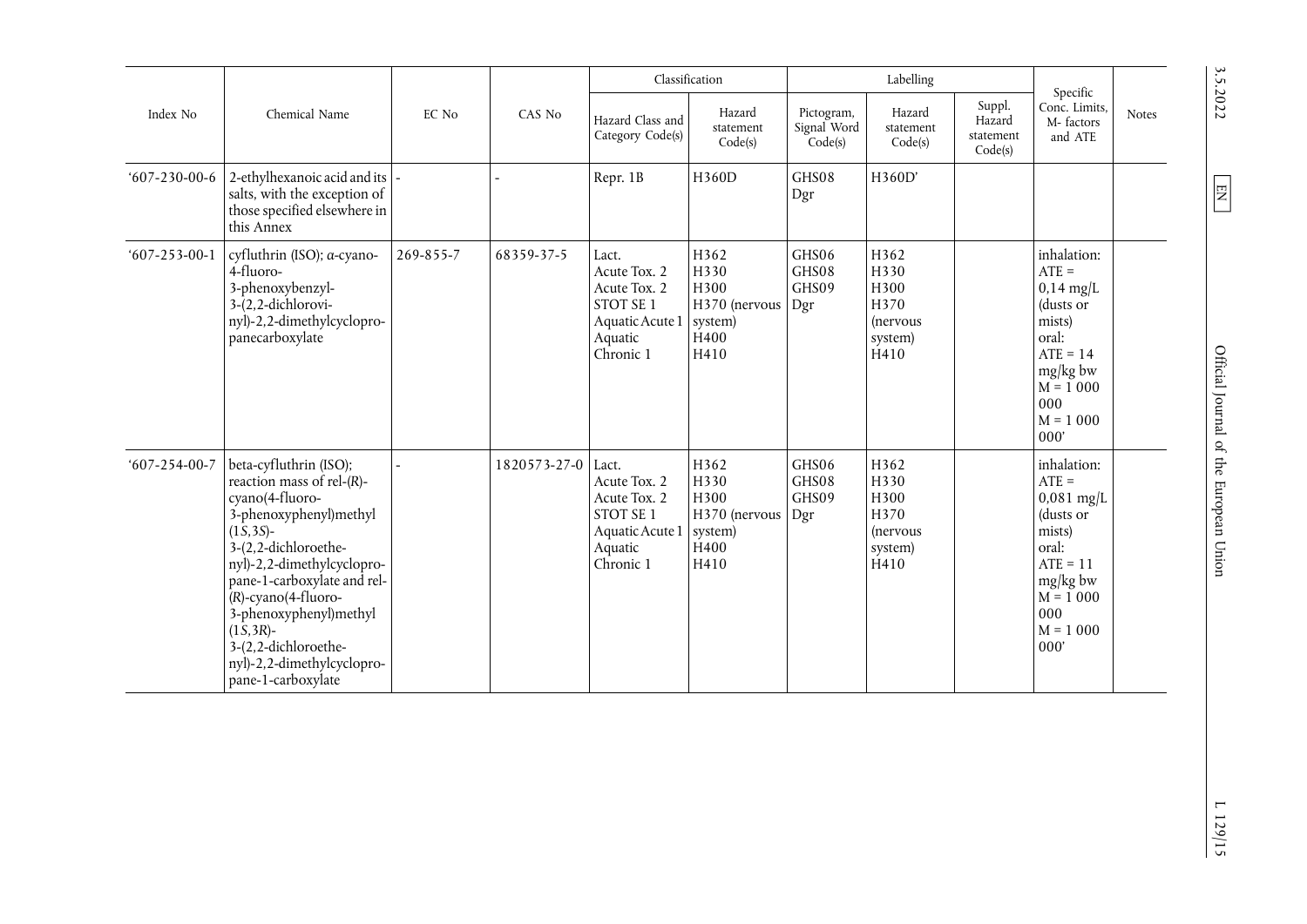| Index No             |                                                                                 |                 |                |                                                              | Classification                                |                                      | Labelling                                     |                                          |                                                                                                             |              |
|----------------------|---------------------------------------------------------------------------------|-----------------|----------------|--------------------------------------------------------------|-----------------------------------------------|--------------------------------------|-----------------------------------------------|------------------------------------------|-------------------------------------------------------------------------------------------------------------|--------------|
|                      | Chemical Name                                                                   | EC No           | CAS No         | Hazard Class and<br>Category Code(s)                         | Hazard<br>statement<br>Code(s)                | Pictogram,<br>Signal Word<br>Code(s) | Hazard<br>statement<br>Code(s)                | Suppl.<br>Hazard<br>statement<br>Code(s) | Specific<br>Conc. Limits,<br>M-factors<br>and ATE                                                           | <b>Notes</b> |
| $607 - 734 - 00 - 6$ | pentapotassium<br>(ethane-1,2-diylnitrilo)<br>pentaacetate                      | 404-290-3       | 7216-95-7      | Repr. 1B<br>Acute Tox. 4<br><b>STOT RE 2</b><br>Eye Irrit. 2 | H360D<br>H332<br>H373<br>(inhalation)<br>H319 | GHS08<br>GHS07<br>Dgr                | H360D<br>H332<br>H373<br>(inhalation)<br>H319 |                                          | Repr. 1B;<br>H360D: C<br>$\geq$ 3 %<br>inhalation:<br>$ATE =$<br>$1,5 \text{ mg/L}$<br>(dusts or<br>mists)' |              |
| $607 - 735 - 00 - 1$ | N-carboxymethyliminobis<br>(ethylenenitrilo)tetra(acetic<br>acid)               | $200 - 652 - 8$ | $67 - 43 - 6$  | Repr. 1B<br>Acute Tox. 4<br>STOT RE 2<br>Eye Irrit. 2        | H360D<br>H332<br>H373<br>(inhalation)<br>H319 | GHS08<br>GHS07<br>Dgr                | H360D<br>H332<br>H373<br>(inhalation)<br>H319 |                                          | Repr. 1B;<br>H360D: C<br>$\geq$ 3 %<br>inhalation:<br>$ATE =$<br>$1,5 \text{ mg/L}$<br>(dusts or<br>mists)' |              |
| $607 - 736 - 00 - 7$ | pentasodium<br>(carboxylatomethyl)<br>iminobis(ethylenenitrilo)<br>tetraacetate | $205 - 391 - 3$ | $140 - 01 - 2$ | Repr. 1B<br>Acute Tox. 4<br>STOT RE 2                        | H360D<br>H332<br>H373<br>(inhalation)         | GHS08<br>GHS07<br>Dgr                | H360D<br>H332<br>H373<br>(inhalation)         |                                          | Repr. 1B;<br>H360D: C<br>$\geq$ 3 %<br>inhalation:<br>$ATE =$<br>$1.5 \text{ mg/L}$<br>(dusts or<br>mists)' |              |